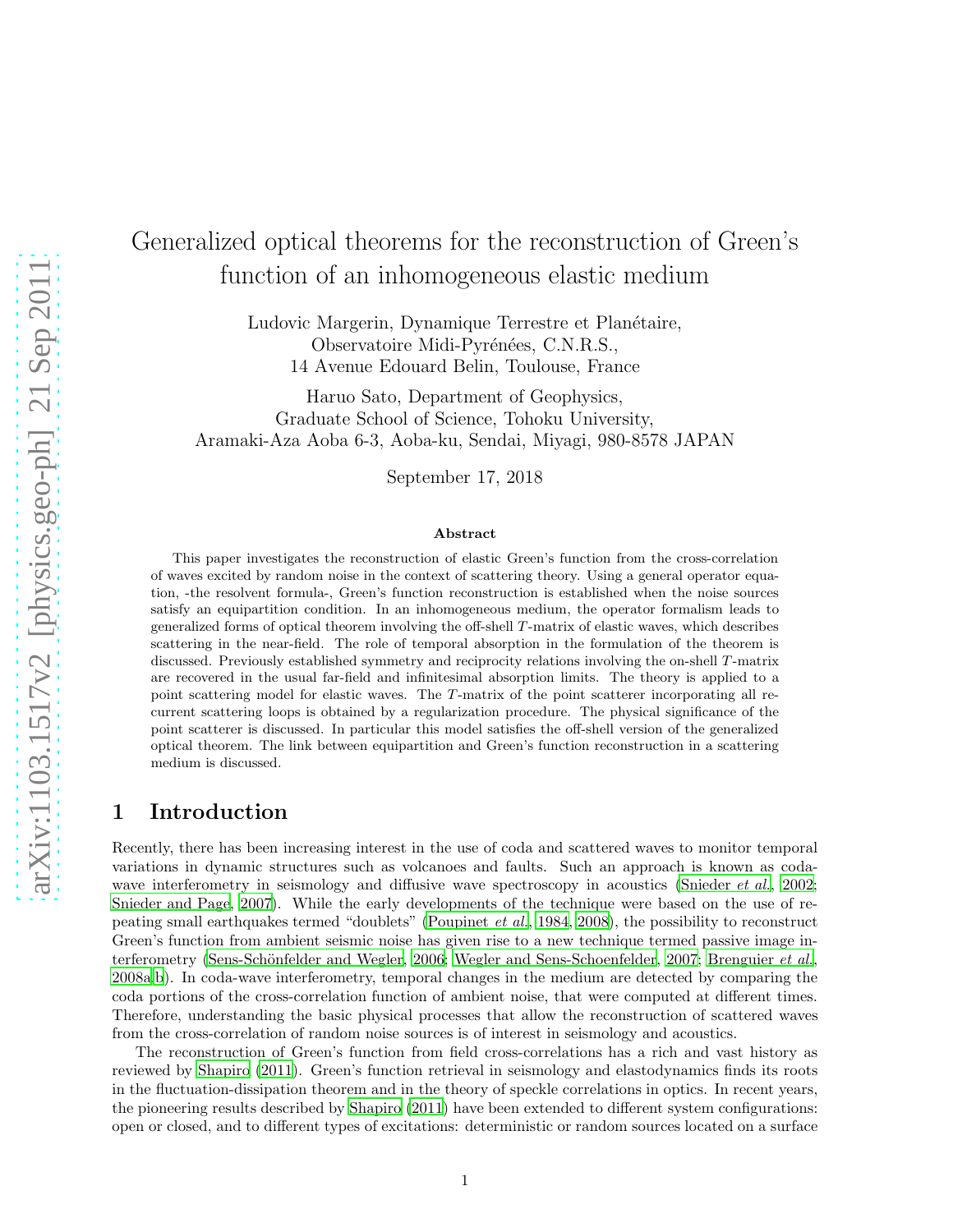or distributed in a volume. For instance, general theorems on the reconstruction of Green's function have been established for a variety of inhomogeneous, dissipative [\(Wapenaar](#page-25-4) *et al.*, [2006;](#page-25-4) [Snieder](#page-25-5) *et al.*, [2007\)](#page-25-5), and even non-reciprocal media [\(Wapenaar, 2006\)](#page-25-6). An important ingredient of seismic interferometry is Green's theorem or its elastodynamic generalization, i.e. the Rayleigh-Betti reciprocity theorem [\(Ramirez and Weglein](#page-24-4), [2009](#page-24-4)). The importance of Green's theorem and its generalizations for the reconstruction of Green's function is well illustrated by [Wapenaar and Fokkema \(2006\)](#page-25-7). Depending on the excitation mechanism -active or passive-, the acquisition geometry -surface or borehole measurements-, the nature of boundary conditions -radiation or reflection-, the type of Green's function employed -analytical, numerical, empirical-, a great variety of interferometric methods can be derived from the application of Green's theorem. A comprehensive review of applications to exploration seismology, emphasizing the strengths and limitations of each method is provided by [Ramirez and Weglein \(2009\)](#page-24-4).

More specifically, the connection between the cross-correlation of wavefields and Green's function between two points in an inhomogeneous elastic half-space has been established by [Wapenaar \(2004\)](#page-25-8), based on Betti's reciprocity theorem. The reconstruction of Green's function of a homogeneous elastic medium has been discussed by Sánchez-Sesma and Campillo (2006) from a different perspective. These authors find that a set of uncorrelated plane  $P$  and  $S$  waves verifying the equipartition relation, i.e. carrying the same amount of energy, allow the elastic Green's function to be reconstructed from the crosscorrelation of noise wavefields. This result was extended to the case of one cylindrical inclusion in a 2-D elastic medium by Sánchez-Sesma et al.  $(2006)$ . These authors demonstrated the complete reconstruction of Green's function including scattered waves in the case of an illumination of the heterogeneous medium by an equipartition mixture of plane P and S waves.

The case of scattering media has been studied by [Sato \(2009,](#page-25-11) [2010\)](#page-25-12). He demonstrated the reconstruction of singly-scattered coda waves from random noise sources in an acoustic medium composed of point-like velocity perturbations. He considered both volumetric and surface distribution of noise sources. An important connection between energy conservation in scattering and the reconstruction of scattered waves in Green's function obtained from cross-correlations of random noise sources has recently been put forward by [Snieder](#page-25-13) et al. [\(2008,](#page-25-13) [2009\)](#page-25-14). Considering a scattering medium illuminated by noise sources distributed on an enclosing surface, [Snieder](#page-25-13) et al. [\(2008\)](#page-25-13) showed that the reconstruction of Green's function of scalar waves is equivalent to a generalized optical theorem. Such theorems provide general symmetry relations that must be obeyed by the scattering amplitude, which describes the amplitude and phase relations between incident and scattered waves. Lu [et al.](#page-24-5) [\(2011\)](#page-24-5) extended the method of [Snieder](#page-25-13) et al. [\(2008\)](#page-25-13) to the case of vector elastic waves, for a scattering medium composed of a homogeneous and isotropic heterogeneity. [Snieder and Fleury \(2010\)](#page-25-15) and [Margerin and Sato \(2011\)](#page-24-6) developed a theory for the reconstruction of scattered arrivals in Green's function obtained from the cross-correlation of noise signals in an acoustic medium, for surface and volumetric distributions of noise sources, respectively. These authors demonstrate the cancellation of spurious terms in the multiple scattering series expansion of Green's function cross-correlations by repeated application of the optical theorem.

In this work, we analyze the case of a general -possibly anisotropic- heterogeneity embedded in an isotropic medium, illuminated by a volumetric distribution of random, uncorrelated forces. In the same spirit as [Snieder](#page-25-13) et al. [\(2008](#page-25-13)), Lu [et al.](#page-24-5) [\(2011](#page-24-5)), and [Margerin and Sato \(2011\)](#page-24-6), we establish the equivalence between Green's function reconstruction and some symmetry relations pertaining to the scattering of elastic waves which we refer to as "generalized optical theorems". Compared to our previous work on scalar waves, we first use a general operator formalism to establish in a concise way Green's function reconstruction theorem for a general -homogeneous or inhomogeneous- elastic medium. Next, we apply the theorem to Green's function of a scattering medium to establish general symmetry relations in the scattering process. An analysis based on scattering theory finally shows that the symmetry relations are extensions of generalized forms of the optical theorem for elastic waves. The central result of this paper -Equation (61)- contains as special cases all forms of optical theorems found in the literature. In view of future applications to a collection of scatterers we develop a simple point-like scattering model for elastic waves. The formulas [\(80\)](#page-18-0)-[\(81\)](#page-18-1) present an extension of the point-scattering model originally developed for scalar waves to the case of vector elastic waves. The physical interpretation of the model is discussed in details.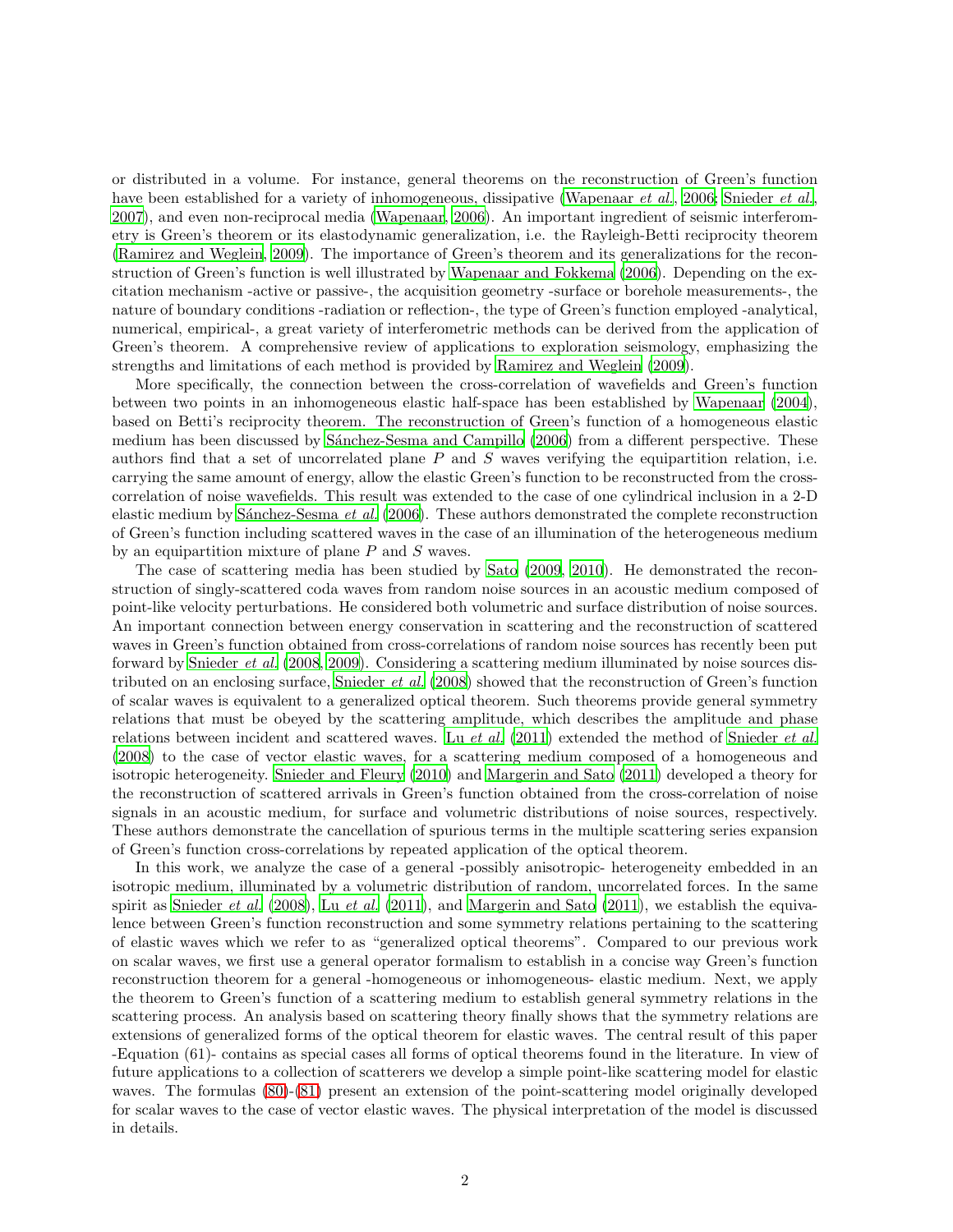

<span id="page-2-0"></span>Figure 1: Problem setting. We consider the reconstruction of Green's function including the scattered waves from the cross-correlation of random wavefields recorded in a homogeneous isotropic elastic medium containing an arbitrary heterogeneity of typical dimension D (grey region). Receivers may be placed at arbitrary positions in the medium, including the near-field or the interior of the scatterer. The applied forces are stationary in time, randomly and uniformly oriented, and randomly and homogeneously distributed. The effective radius of the sources is  $R_e = c_s \tau$  with  $\tau$  the absorption time and  $c_s$  the shear wavespeed. The effective radius is (much) larger than the size of the heterogeneity  $D$  and the typical distance between the receivers.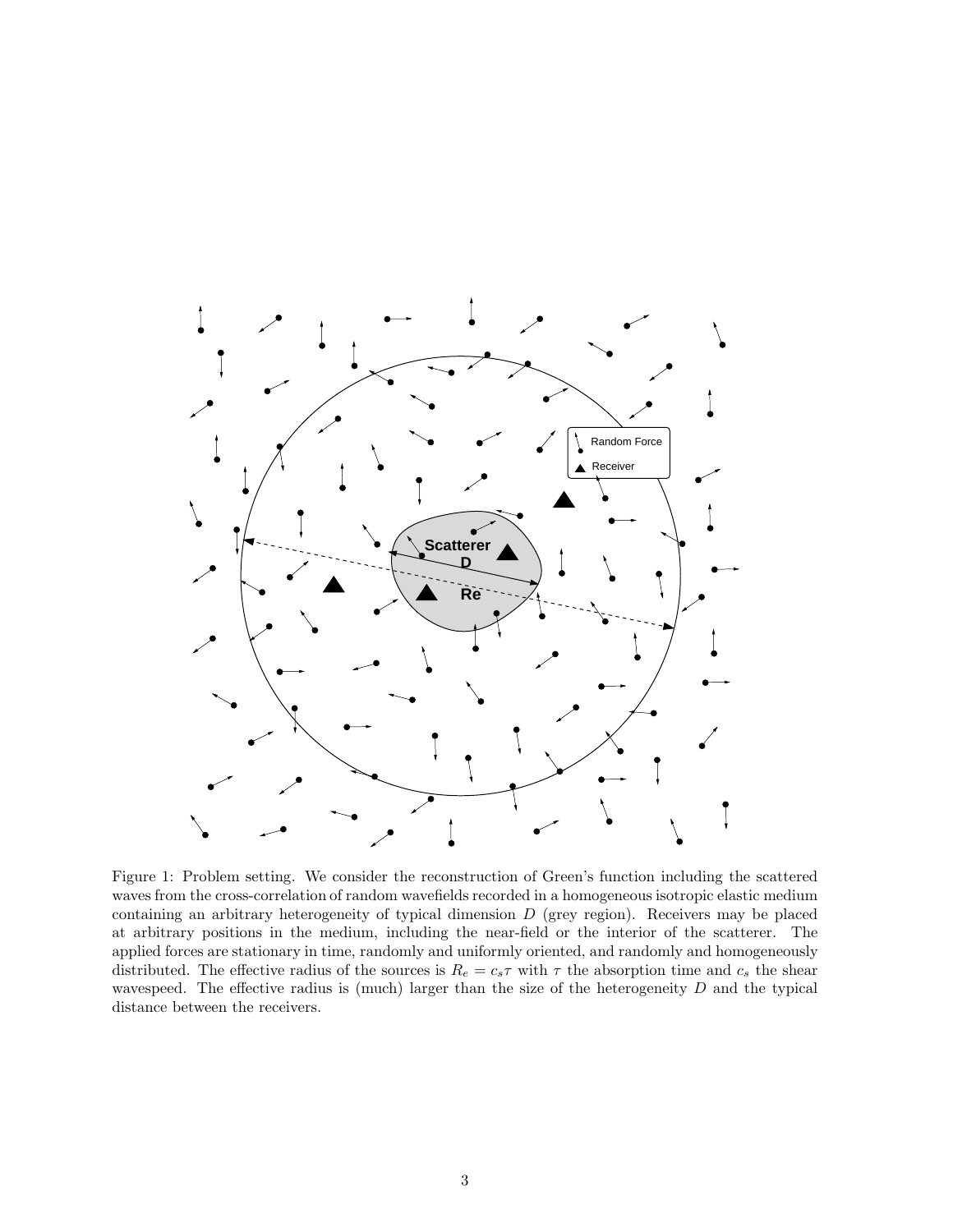The problem setting is depicted in Figure [1.](#page-2-0) We consider an arbitrary heterogeneity with bounded support embedded in an elastic medium illuminated by a randomly homogeneous distribution of forces oriented in all possible space directions. By considering the correlation of the displacements recorded at two points  $A$  and  $B$ , we will show the possibility to reconstruct the elastic Green's tensor including the waves scattered by the heterogeneity. In a heterogeneous, slightly dissipative elastic medium, the wavefield generated by random forces  $f(x, t)$  satisfies the following equation:

$$
\rho_0 \left( \frac{\partial^2 u_i(\mathbf{x},t)}{\partial t^2} + \frac{1}{\tau} \frac{\partial u_i(\mathbf{x},t)}{\partial t} \right) + \delta \rho(\mathbf{x}) \frac{\partial^2 u_i(\mathbf{x},t)}{\partial t^2} - \partial_{x_j} C_{ijkl}^0 \partial_{x_k} u_l(\mathbf{x},t) - \partial_{x_j} \delta C_{ijkl} \partial_{x_k} u_l(\mathbf{x},t) = f_i(\mathbf{x},t), \quad (1)
$$

where  $\rho_0$  and  $C_{ijkl}^0 = \lambda_0 \delta_{ij} \delta_{kl} + \mu_0 (\delta_{ik} \delta_{jl} + \delta_{il} \delta_{jk})$  denote the density and elasticity tensor of the isotropic matrix. The summation over repeated indices is assumed. The second term on the left-hand side introduces a characteristic absorption time  $\tau$ . The deviations of the density and elastic properties from homogeneity are encapsulated in the terms  $\delta \rho = \rho - \rho_0$  and  $\delta C_{ijkl} = C_{ijkl} - C_{ijkl}^0$ . No particular symmetry properties, except the usual ones, are imposed on  $C_{ijkl}$ . On the right-hand side of equation [\(1\)](#page-3-0), we consider a randomly homogeneous and stationary distribution of forces with uniform random orientations. In addition, we assume that the spatial correlation of these forces is much shorter than any other scale length of the problem, which implies that they are well described by a white noise process in space. The basic observable in seismology is the cross-correlation of signals averaged over an ensemble of noise sources:

<span id="page-3-1"></span><span id="page-3-0"></span>
$$
C_{ij}(\mathbf{x}_B, \mathbf{x}_A; t) = \lim_{T \to +\infty} \frac{1}{T} \int_{-T/2}^{T/2} \langle\!\langle u_i(\mathbf{x}_B; t')u_j(\mathbf{x}_A; t'-t)^* \rangle\!\rangle dt',\tag{2}
$$

where the double brackets  $\langle \cdot \rangle$  denote the ensemble average. If the noise sources are statistically stationary, the basic quantity to be evaluated is the integrand on the right-hand side of equation [\(2\)](#page-3-1). Note that the definition of the cross-correlation adopted in Eq. [\(2\)](#page-3-1) differs from that found in other references (see e.g. [Wapenaar](#page-25-8), [2004\)](#page-25-8). For deterministic or stationary random signals, the change of variable  $t' \rightarrow t' + t$  allows us to recover the form of cross-correlation used in other references. The difference is therefore purely notational. Since calculations are much easier to perform in the frequency domain, we will develop a theory for the cross-spectral density:

<span id="page-3-2"></span>
$$
C_{ij}(\mathbf{x}_B; \mathbf{x}_A; \omega) = \int_{-\infty}^{\infty} \langle u_i(\mathbf{x}_B; t') u_j(\mathbf{x}_A; t'-t)^* \rangle e^{i\omega t} dt \tag{3}
$$

In equation  $(3)$ , the left-hand side does not depend on the variable  $t'$  for a stationary signal. Upon introducing the spectral representation of the random process  $u_i(\mathbf{x}, t)$ :

<span id="page-3-3"></span>
$$
u_i(\mathbf{x};t) = \frac{1}{2\pi} \int_{-\infty}^{+\infty} u_i(\mathbf{x};\omega) e^{-i\omega t} d\omega,
$$
\n(4)

we obtain the following basic relation:

$$
\langle\!\langle u_i(\mathbf{x}_B;\omega')u_j(\mathbf{x}_A;\omega)^*\rangle\!\rangle = 2\pi C_{ij}(\mathbf{x}_B,\mathbf{x}_A;\omega)\delta(\omega-\omega').\tag{5}
$$

The delta function condition which appears in equation [\(4\)](#page-3-3) is characteristic of random processes that are stationary in time. We note that the usual Fourier transforms  $u_i(\mathbf{x}; \omega)$  may not be well defined since we are interested in stationary random fields. A physically satisfying solution is to define the Fourier transforms for a finite observation time T, and to take the limit  $T \to \infty$  after averaging over noise sources. Instead, we make use of the probabilistic interpretation of the spectral representation [\(4\)](#page-3-3), where the coefficients of the exponential is itself a random process, and the equality is to be understood in the probabilistic (mean-squared) sense [\(Rytov](#page-25-16) et al., [1989;](#page-25-16) [Yaglom, 2004\)](#page-26-1). Since only the cross-spectral density of the field is needed in this work, and this quantity can be defined by traditional Fourier analysis, the formal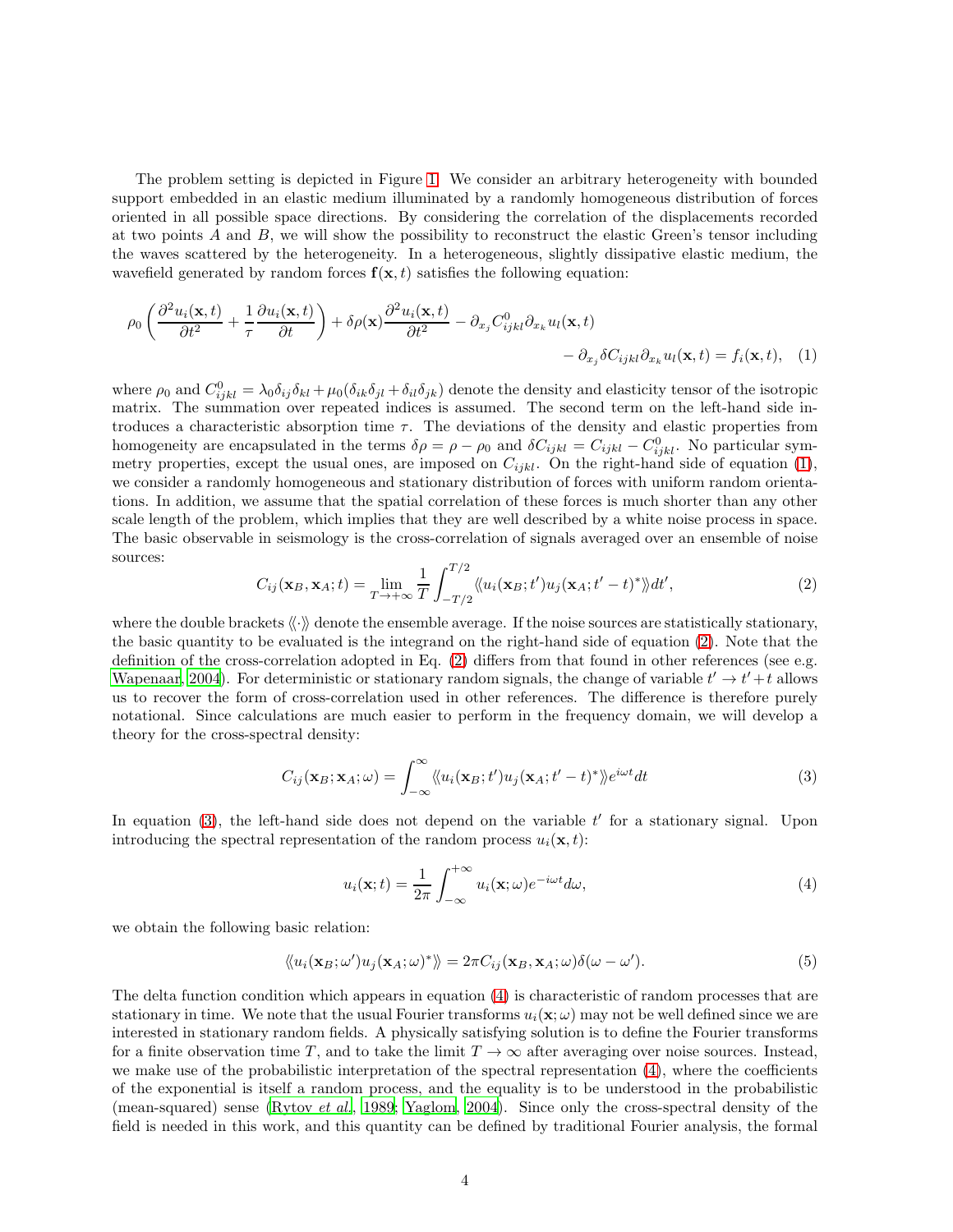representation [\(4\)](#page-3-3) suffices. A link between the physical and mathematical approaches is provided by the periodogram:

<span id="page-4-0"></span>
$$
C_{ij}(\mathbf{x}_B, \mathbf{x}_A; \omega) = \lim_{T \to \infty} \frac{1}{T} \langle u_i^T(\mathbf{x}_B; \omega) u_j^T(\mathbf{x}_A; \omega)^* \rangle,
$$
(6)

where  $u_i^T(\mathbf{x};\omega)$  represents the Fourier transform of the original signal observed over a finite time window T . As is well-known, Equation [\(6\)](#page-4-0) expresses the fact that the periodogram is an asymptotically unbiased estimator of the cross-spectral density.

The paper is organized as follows. In section [2,](#page-4-1) we introduce some important notations and present a simple derivation of Green's function reconstruction for a homogeneous medium illuminated by a set of randomly oriented and spatially uncorrelated forces. In section [3](#page-6-0) we introduce the Dirac calculus which will be used to generalize our results to an inhomogeneous medium. The formalism is applied to demonstrate the reconstruction of Green's function of a general -homogeneous or inhomogeneouselastic medium illuminated by a homogeneous distribution of randomly oriented forces, or by a wavefield at equipartition. In section [4,](#page-11-0) we introduce the T -operator for elastic waves and discuss its symmetry properties. In section [5,](#page-13-0) we explore the reconstruction of Green's function for an arbitrary inhomogeneity embedded in a homogeneous medium and establish several forms of the generalized optical theorem for elastic waves. In section [6,](#page-15-0) we establish the generalized optical theorem from the governing equations of scattering in the limit of infinitesimal absorption. In section [7,](#page-17-0) we consider a simple configuration composed of a single point scatterer and demonstrate the Green's function reconstruction including all the recurrent scattering loops. In section [8,](#page-20-0) our results are discussed in the framework of equipartition theory and compared to other works.

#### <span id="page-4-1"></span>2 Green's function reconstruction in a homogeneous medium

In this section, we introduce important notations and present in a simplified context our approach to Green's function reconstruction. Although it is not the main theme of the paper, we give a short derivation of Green's function reconstruction for elastic waves excited by random uncorrelated noise sources in a homogeneous medium. Our assumptions differ from the one adopted by Sánchez-Sesma and Campillo  $(2006)$  who considered a set of uncorrelated plane P and S waves at equipartition. The complete equivalence between the two models of noise source will be demonstrated later in the paper. Let us first rewrite the correlation function [\(3\)](#page-3-2) in terms of Green's function. The elastic wavefields recorded at two points  $x_A$  and  $x_B$  due to a distribution of forces can be expressed as:

<span id="page-4-3"></span>
$$
u_i(\mathbf{x}_B; \omega') = -\iiint_{-\infty}^{\infty} G_{ik}^0(\mathbf{x}_B, \mathbf{x}_0; \omega') f_k(\mathbf{x}_0; \omega') d^3 x_0,
$$
 (7a)

$$
u_j(\mathbf{x}_A;\omega)^* = -\iiint_{-\infty}^{\infty} G_{jl}^0(\mathbf{x}_A,\mathbf{x}_1;\omega)^* f_l(\mathbf{x}_1;\omega)^* d^3 x_1,
$$
 (7b)

where  $G^0(\omega)$  is Green's function of a homogeneous, slightly dissipative elastic medium at angular frequency  $\omega$ . Using the summation convention over repeated indices,  $G^0(\omega)$  is recognized as the fundamental solution to the equation of elastodynamics:

$$
(\mu_0 \partial x_l \partial x_l \delta_{ij} + (\lambda_0 + \mu_0) \partial_{x_i} \partial_{x_j}) G^0_{jk}(\boldsymbol{x}, \boldsymbol{x}'; \omega) + \rho_0 (\omega + i/2\tau)^2 G^0_{ik}(\boldsymbol{x}, \boldsymbol{x}'; \omega) = \delta_{ik} \delta(\boldsymbol{x}, \boldsymbol{x}') \tag{8}
$$

and has the following analytical form:

<span id="page-4-2"></span>
$$
G_{ik}^{0}(\mathbf{x}, \mathbf{x}'; \omega) = (g^{s}(\mathbf{r}; \omega) + g^{n}(\mathbf{r}; \omega)) (\delta_{ik} - \hat{r}_{i}\hat{r}_{k}) + (g^{p}(\mathbf{r}; \omega) - 2g^{n}(\mathbf{r}; \omega)) \hat{r}_{i}\hat{r}_{k},
$$
\n(9)

where Green's function has been split into transverse and longitudinal parts. In equation [\(9\)](#page-4-2) we have introduced the notation  $\mathbf{r} = \mathbf{x} - \mathbf{x}'$ , the unit vector  $\hat{\mathbf{r}}$  in the direction of  $\mathbf{r}$ , and the functions  $g^p$ ,  $g^s$  and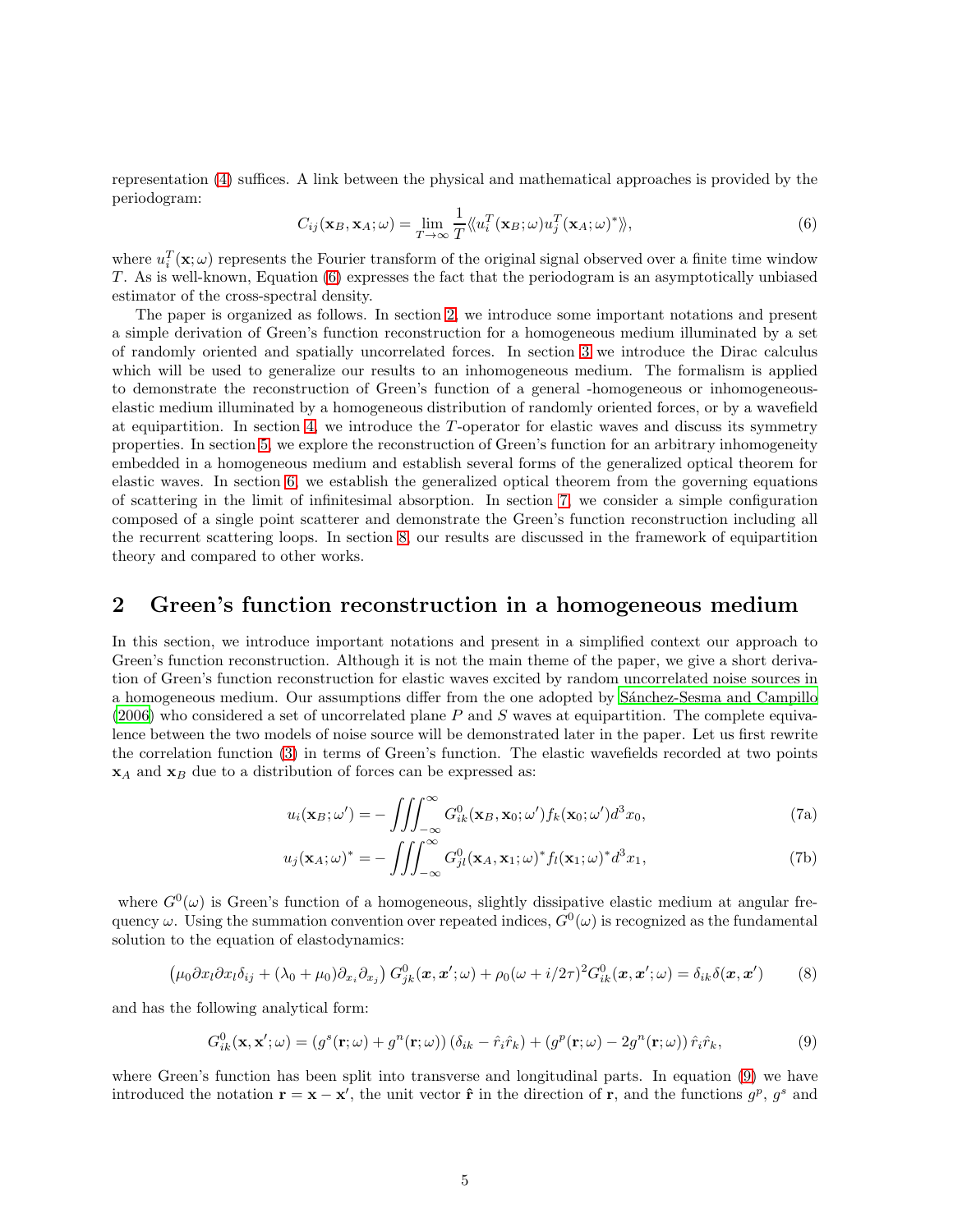$g^n$ :

$$
g^s(\mathbf{r};\omega) = -\frac{e^{ik_s r}}{4\pi r \rho_0 c_s^2}
$$
\n(10a)

$$
g^p(\mathbf{r};\omega) = -\frac{e^{ik_p r}}{4\pi r \rho_0 c_p^2}
$$
\n(10b)

<span id="page-5-5"></span>
$$
g^{n}(\mathbf{r};\omega) = \frac{1}{4\pi r^{2}\rho_{0}} \left( \frac{ik_{p}e^{ik_{p}r} - ik_{s}e^{ik_{s}r}}{\omega_{+}^{2}} + \frac{1}{r\omega_{+}^{2}} \left( e^{ik_{s}r} - e^{ik_{p}r} \right) \right). \tag{10c}
$$

The following short-hand notations have been used:  $\omega^+ = \omega + i/2\tau$ ,  $k_p = \omega_+/c_p$  and  $k_s = \omega_+/c_s$ , where  $c_p$  and  $c_s$  are the P and S wave velocities in the background medium with Lamé parameters  $\lambda_0$  and  $\mu_0$ . The definition of Green's function adopted in equation [\(9\)](#page-4-2) obeys an opposite sign convention to that usually found in the seismological literature. This choice will be clarified in section [3.](#page-6-0) In equation [\(9\)](#page-4-2), we have explicitly separated the far-field terms  $g^s$  and  $g^p$  from the near field term  $g^n$ .

Equation [\(7\)](#page-4-3) allows us to express the cross-correlation of wavefields measured at  $x_A$  and  $x_B$  in the frequency domain as follows:

$$
\langle\!\langle u_i(\mathbf{x}_B;\omega')u_j(\mathbf{x}_A;\omega)^*\rangle\!\rangle = \iiint_{\mathbb{R}^6} G_{ik}^0(\mathbf{x}_B,\mathbf{x}_0;\omega')G_{jk}^0(\mathbf{x}_A,\mathbf{x}_1;\omega)^*\langle\!\langle f_k(\mathbf{x}_0;\omega')f_l(\mathbf{x}_1;\omega)^*\rangle\!\rangle d^3x_0d^3x_1 \quad (11)
$$

For spatially uncorrelated and randomly oriented forces, one further assumes that

<span id="page-5-4"></span><span id="page-5-3"></span>
$$
\langle f_k(\mathbf{x}_0;\omega')f_l(\mathbf{x}_1;\omega)^* \rangle = 2\pi \delta_{kl}\delta(\mathbf{x}_0-\mathbf{x}_1)S(\omega)\delta(\omega-\omega'), \qquad (12)
$$

where  $S(\omega)$  is the power spectral density of the forces. Therefore the key integral to be computed writes

<span id="page-5-1"></span>
$$
C_{ij}(\mathbf{x}_B, \mathbf{x}_A; \omega) = S(\omega) \iiint_{-\infty}^{\infty} G_{ik}^0(\mathbf{x}_B, \mathbf{x}; \omega) G_{jk}^0(\mathbf{x}_A, \mathbf{x}; \omega)^* d^3x.
$$
 (13)

In coordinate space, Green's function has the complicated form [\(9\)](#page-4-2). However, using Fourier transforms, it is found that Green's function has the following exact expression in wavenumber space:

<span id="page-5-0"></span>
$$
G_{ij}^{0}(\mathbf{k}', \mathbf{k}; \omega) = g^{l}(\mathbf{k}; \omega) \delta(\mathbf{k}' - \mathbf{k}) \hat{k}_{i} \hat{k}_{j} + g^{t}(\mathbf{k}; \omega) \delta(\mathbf{k}' - \mathbf{k}) \left( \delta_{ij} - \hat{k}_{i} \hat{k}_{j} \right), \tag{14}
$$

where we have introduced the following notations:

$$
g^l(\mathbf{k};\omega) = \frac{1}{\rho_0(\omega^2 - c_p^2 k^2 + i\omega/\tau)}, \qquad g^t(\mathbf{k};\omega) = \frac{1}{\rho_0(\omega^2 - c_s^2 k^2 + i\omega/\tau)}, \qquad (15)
$$

and the unit vector  $\hat{\mathbf{k}}$  is in the direction of k. In equation [\(14\)](#page-5-0), Green's function has been separated into longitudinal and transverse parts. Upon inverse Fourier transformation, both contribute to the near-field term in the spatial domain. In wavenumber space, the key integral is defined as

$$
\tilde{C}_{ij}(\mathbf{k}', \mathbf{k}; \omega) = \frac{S(\omega)}{(2\pi)^3} \iiint_{\mathbb{R}^6} C_{ij}(\mathbf{x}_B, \mathbf{x}_A; \omega) e^{-i\mathbf{k}' \cdot \mathbf{x}_B + i\mathbf{k} \cdot \mathbf{x}_A} d^3 x_A d^3 x_B.
$$
\n(16)

Inserting the spectral representation of Green's function in equation [\(13\)](#page-5-1), one obtains the following key integral in the wavenumber domain:

<span id="page-5-2"></span>
$$
\tilde{C}_{ij}(\mathbf{k}', \mathbf{k}; \omega) = S(\omega) \iiint_{-\infty}^{+\infty} G_{ik}^0(\mathbf{k}', \mathbf{k}_0; \omega) G_{jk}^0(\mathbf{k}, \mathbf{k}_0; \omega)^* d^3 k_0.
$$
\n(17)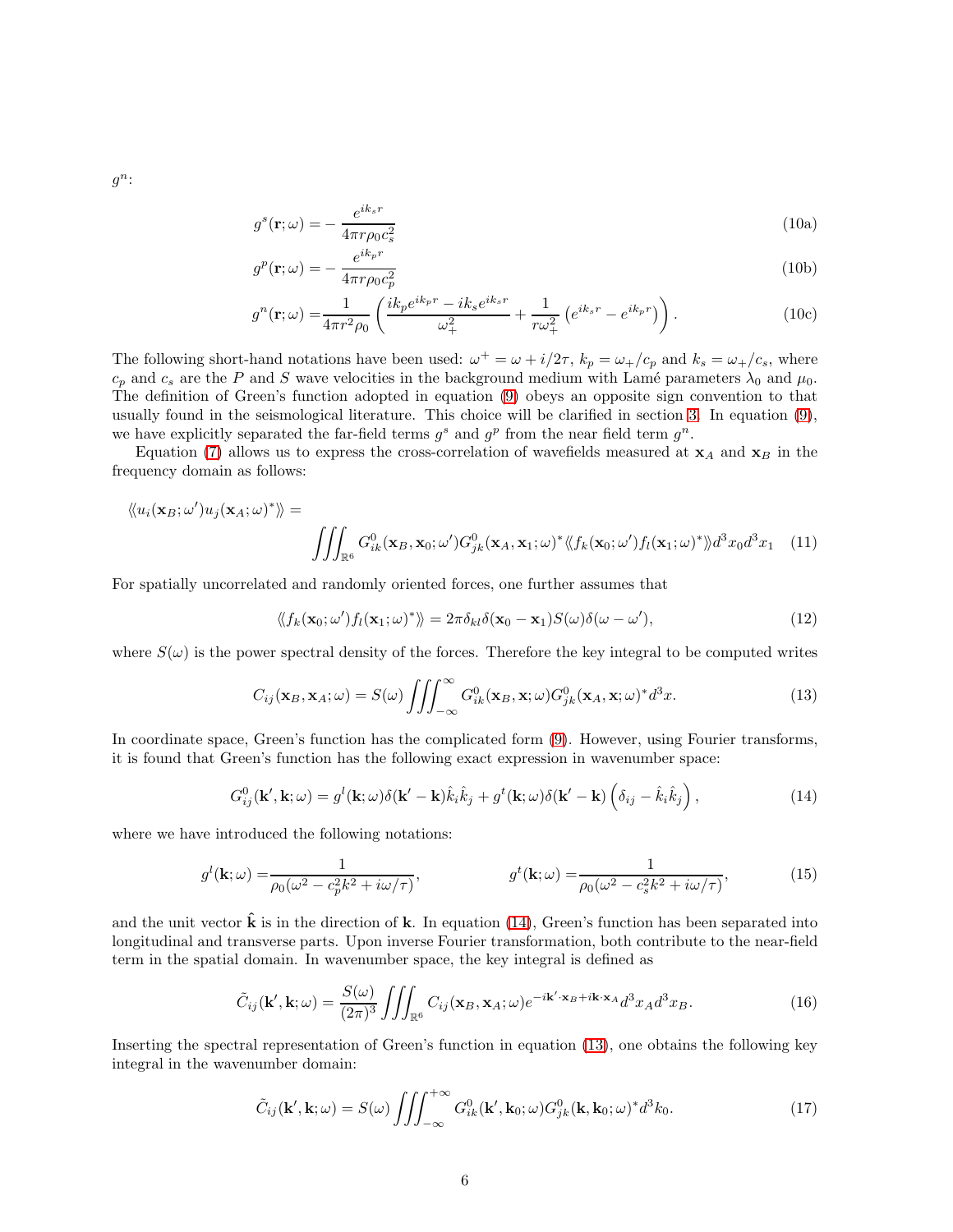Reporting expression [\(14\)](#page-5-0) into equation [\(17\)](#page-5-2), one obtains:

<span id="page-6-1"></span>
$$
\tilde{C}_{ij}(\mathbf{k}', \mathbf{k}; \omega) = -\frac{S(\omega)\tau}{\rho_0 \omega} \operatorname{Im} g^l(\mathbf{k}) \delta(\mathbf{k}' - \mathbf{k}) \hat{k}_i \hat{k}_j - \frac{S(\omega)\tau}{\rho_0 \omega} \operatorname{Im} g^t(\mathbf{k}) \delta(\mathbf{k}' - \mathbf{k}) (\delta_{ij} - \hat{k}_i \hat{k}_j)
$$
(18)

which establishes the reconstruction of Green's function of a homogeneous, slightly dissipative elastic medium. More precisely, equations [\(3\)](#page-3-2), [\(11\)](#page-5-3) and [\(18\)](#page-6-1) allow us to obtain the following closed form expression of the cross-correlation function of two wavefields in the space-time domain:

$$
\frac{d}{dt} \lim_{T \to \infty} \frac{1}{T} \int_{-T/2}^{T/2} \langle u_i(\boldsymbol{x}_B, t') u_j(\boldsymbol{x}_A, t'-t) \rangle dt' =
$$
\n
$$
\frac{\tau}{2\rho_0(2\pi)} \int_{-\infty}^{\infty} d\omega \left[ e^{-i\omega t} G_{ij}^0(\boldsymbol{x}_B, \boldsymbol{x}_A, \omega) - e^{-i\omega(-t)} G_{ij}^0(\boldsymbol{x}_B, \boldsymbol{x}_A, \omega) \right] S(\omega). \quad (19)
$$

Hence, we retrieve the classical result that the temporal derivative of the cross-correlation of two wavefields is proportional to the difference of the retarded and advanced Green's functions filtered by the source power spectral density. Strictly speaking, the limit and integral signs on the left-hand side of equation [\(19\)](#page-6-2) are superfluous. However, introducing the temporal averaging process makes a closer link with the measurement procedure. It is worth noting that the result [\(19\)](#page-6-2) is valid under the assumption of equal absorption times for P and S waves. We will come back to this point in section [8.](#page-20-0)

## <span id="page-6-0"></span>3 Green's function reconstruction in an inhomogeneous medium

#### 3.1 Formalism and notations

To perform the calculations required for the proof of the elastic Green's function reconstruction in an inhomogeneous medium, it is convenient to introduce the Dirac formalism. This approach allows us to switch easily from coordinate to wavenumber space and is extremely efficient to perform compact formal derivations. In this paper, we work in a linear space of vector wavefunctions in which various representations can be introduced. It is convenient to think of this vector space as the tensor product of a 3-dimensional polarization space, and the usual space of scalar wavefunctions. In what follows, the symbol  $\langle \mathbf{u} | \mathbf{v} \rangle$  will be employed to denote the scalar product between two vectors. For instance, the space of vector wavefunctions is equipped with the following scalar product:

<span id="page-6-2"></span>
$$
\langle \mathbf{u} | \mathbf{v} \rangle = \iiint_{-\infty}^{+\infty} u_i(\mathbf{x})^* v_i(\mathbf{x}) d^3 x,\tag{20}
$$

which is inherited from the tensor product structure. In what follows, we will switch among various representations by introducing generalized orthonormal bases which verify the continuum normalization. The three most important bases for this work are listed below.

(1) First, we define:  $|i, \mathbf{x}\rangle = |\hat{\mathbf{e}}_i\rangle \otimes |\mathbf{x}\rangle$ , where the symbol  $\otimes$  denotes a tensor or direct product between vectors of the polarization and wavefunction space, respectively. The bra-ket notations and definitions adopted here follow the treatment of vector fields in quantum mechanics (see [Messiah, 1999,](#page-24-7) p.549-551). The vectors  $|\hat{\mathbf{e}}_i\rangle$  form an orthonormal basis of the 3-D polarization space. The simplest choice is to take  $|\hat{\mathbf{e}}_i\rangle$  as unit vectors along the axes of a right-handed orthogonal reference frame. We adopt the convention that unit vectors are denoted by a hat. The symbol  $|x\rangle$  denotes generalized eigenvectors of the position operator. By forming the tensor product  $|\hat{\mathbf{e}}_i\rangle \otimes |\mathbf{x}\rangle$ , one obtains a wavefunction which is perfectly localized in space at position  $x$  and perfectly polarized along direction  $\hat{\mathbf{e}}_i$ . The completeness of this set of orthonormal vectors is intuitively clear and the following normalization of the basis vectors is easily verified:  $\langle \mathbf{x}, i | j, \mathbf{x}' \rangle = \langle \hat{\mathbf{e}}_i | \hat{\mathbf{e}}_j \rangle \langle \mathbf{x} | \mathbf{x}' \rangle = \delta_{ij} \delta(\mathbf{x} - \mathbf{x}').$  Using this basis, we recover the usual definition of the recorded elastic wavefield in cartesian coordinates

$$
|\mathbf{u}\rangle = \sum_{i} \iiint_{-\infty}^{+\infty} u_i(\mathbf{x}) |i, \mathbf{x}\rangle d^3 x.
$$
 (21)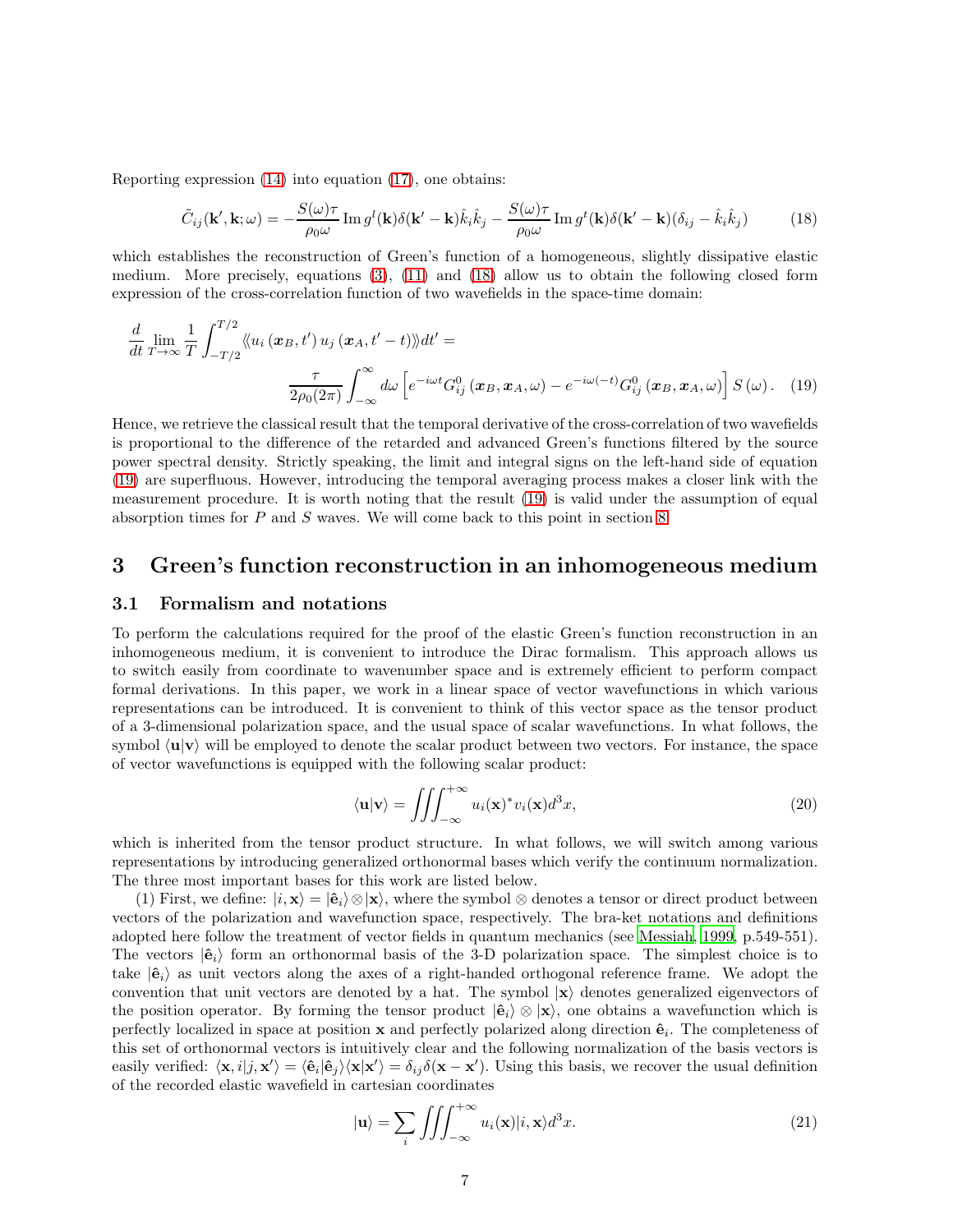

<span id="page-7-0"></span>Figure 2: Conventions adopted for the definition of the elastic wave polarizations  $\{S_1, S_2, P\}$ .  $(\hat{\mathbf{e}}_1, \hat{\mathbf{e}}_2, \hat{\mathbf{e}}_3)$ denotes a right-handed cartesian system, to which the local right-handed spherical system  $(\hat{\theta}, \hat{\phi}, \hat{r})$  is referred to. An inversion of the propagation direction  $\hat{\mathbf{r}} \to -\hat{\mathbf{r}}$ , implies  $(\hat{\theta}, \hat{\phi}) \to (\hat{\theta}, -\hat{\phi})$ . The three polarizations  $S_1$ ,  $S_2$  and P are shown for the propagation direction  $-\hat{\mathbf{r}}$ .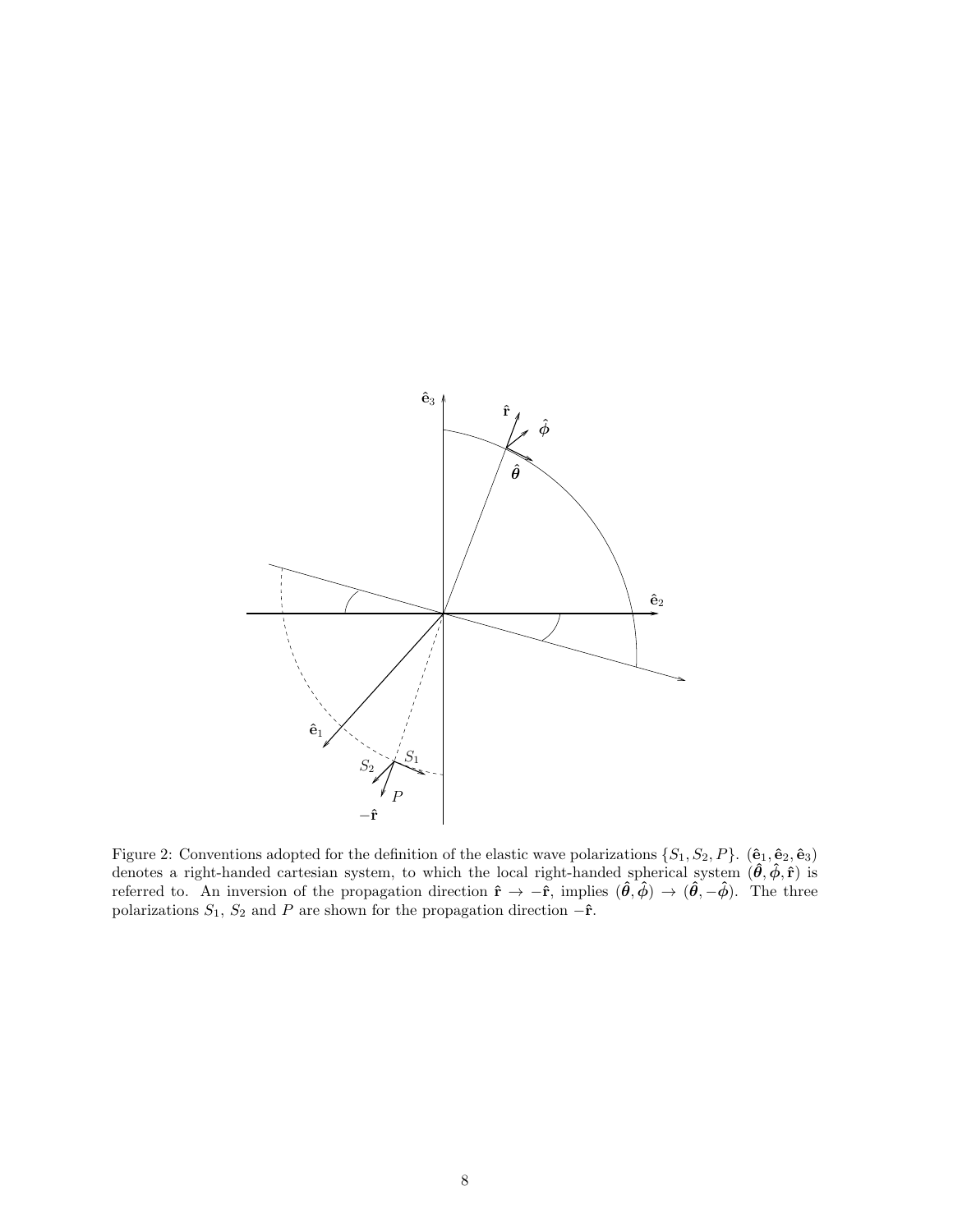(2) Next, we introduce the symbol  $|i, \mathbf{k} \rangle = |\hat{\mathbf{e}}_i \rangle \otimes |\mathbf{k} \rangle$  which denote a basis of eigenvectors of the vector Laplace operator with eigenvalue  $-k^2$ . The symbol  $|k\rangle$  represents a plane wave with wavenumber k which obeys the normalization of the continuum. By forming the tensor product  $|\hat{\mathbf{e}}_i\rangle \otimes |\mathbf{k}\rangle$ , one obtains a plane wave perfectly polarized along direction  $|\hat{\mathbf{e}}_i\rangle$  and propagating in direction  $\hat{\mathbf{k}}$ . In the coordinate representation (1) introduced above, the eigenfunctions  $|i, \mathbf{k}\rangle$  write

$$
\langle \mathbf{x}, i | j, \mathbf{k} \rangle = \frac{\delta_{ij} e^{i\mathbf{k} \cdot \mathbf{x}}}{(2\pi)^{3/2}}.
$$
\n(22)

(3) Finally, we denote by  $|\alpha, \mathbf{k}\rangle$  the eigenvectors of the elastodynamic operator in free space  $L^0$ , which is defined as

<span id="page-8-0"></span>
$$
\langle \mathbf{x}, i | L^0 | \mathbf{u} \rangle = -(\lambda_0 + \mu_0) \partial_{x_i} \partial_{x_j} u_j(\mathbf{x}) - \mu_0 \partial_{x_j} \partial_{x_j} u_i(\mathbf{x}). \tag{23}
$$

The notational conventions adopted in Eq.  $(23)$  are as follows: the operator  $L^0$  acts on the vector wavefunction  $|u\rangle$  from the left to give a new wavefunction  $|v\rangle = L^0 |u\rangle$ , and the right-hand side gives the usual expression of the wavefunction  $|v\rangle$  in coordinate space. The minus sign adopted in definition [\(23\)](#page-8-0) makes  $L^0$  a positive operator, i.e., such that  $\langle u|L^0|u\rangle \geq 0$ . This property is easily proved since  $\langle u|L^0|u\rangle/4$ represents the deformation energy of the solid (see [Ben-Menahem and Singh \(1998\)](#page-23-0) p.31, for details). In coordinate space, the eigenvectors of  $L^0$  are expressed as:

<span id="page-8-1"></span>
$$
\langle \mathbf{x}, i | \alpha, \mathbf{k} \rangle = \frac{\hat{p}_i^{\alpha} e^{i\mathbf{k} \cdot \mathbf{x}}}{(2\pi)^{3/2}}
$$
(24)

where  $\hat{\mathbf{p}}^{\alpha}$  denotes the polarization vector and **k** is the wavevector. Equation [\(24\)](#page-8-1) introduces the complete orthonormal set of linearly polarized plane P and S waves. In what follows, latin subscripts refer to cartesian coordinates (representations 1 and 2), while greek letters will be used to distinguish the contribution of the 3 different polarizations  $\{S_1, S_2, P\}$  in representation 3. The  $\hat{\mathbf{p}}^{\alpha}$  form a right-handed basis in polarization space which coincides with the usual spherical coordinate frame  $(\hat{\theta}, \hat{\phi}, \hat{r} = \hat{k})$ , where  $\hat{\theta}$  and  $\hat{\phi}$  point in the direction of increasing  $\theta$  and  $\phi$ , respectively. Our conventions for the definition of the polarizations  $\{S_1, S_2, P\}$  are depicted in Figure [2.](#page-7-0) It is important to keep in mind that polarization vectors rotate with the incident wavevector k. Note that with our notational conventions, there should be no risk of confusion between representations (2) and (3).

#### 3.2 Resolvent formula and Green's function retrieval

We now generalize the previous derivation to the case of an inhomogeneous elastic medium. We will consider simultaneously the case of a wavefield at equipartition, or a system driven by a white noise distribution of random forces. Our formalism allows us to treat the two cases on the same footing. Some basic facts about resolvents and their connection with Green's functions are recalled hereafter. Let us first introduce the operator  $L$  which pertains to elastic waves in inhomogeneous media:

$$
L = L^0 + V(\omega_0^2),
$$
\n(25)

where  $L^0$  is the elastodynamic operator in free space introduced in equation [\(23\)](#page-8-0) and  $V(\omega_0^2)$  is the scattering potential at the frequency  $\omega_0$ :

<span id="page-8-2"></span>
$$
\langle \mathbf{x}, i | V(\omega_0^2) | l, \mathbf{x}' \rangle = -\delta \rho(\mathbf{x}) \omega_0^2 \delta(\mathbf{x} - \mathbf{x}') \delta_{il} - \partial_{x_j} \delta C_{ijkl}(\mathbf{x}) \partial_{x_k} \delta(\mathbf{x} - \mathbf{x}'), \tag{26}
$$

where the usual summation convention over repeated index is used. Equation [\(26\)](#page-8-2) defines the matrix elements of the scattering potential operator in the coordinate representation. This representation is most usually encountered in the Green's function retrieval literature. For simplicity, we assume that the scattering potential vanishes outside a bounded region of  $\mathbb{R}^3$ . To demonstrate that  $V(\omega_0^2)$  is Hermitian, we let  $V(\omega_0^2)$  act on test functions **f** and **g**. Since the Hermitian symmetry of the term involving the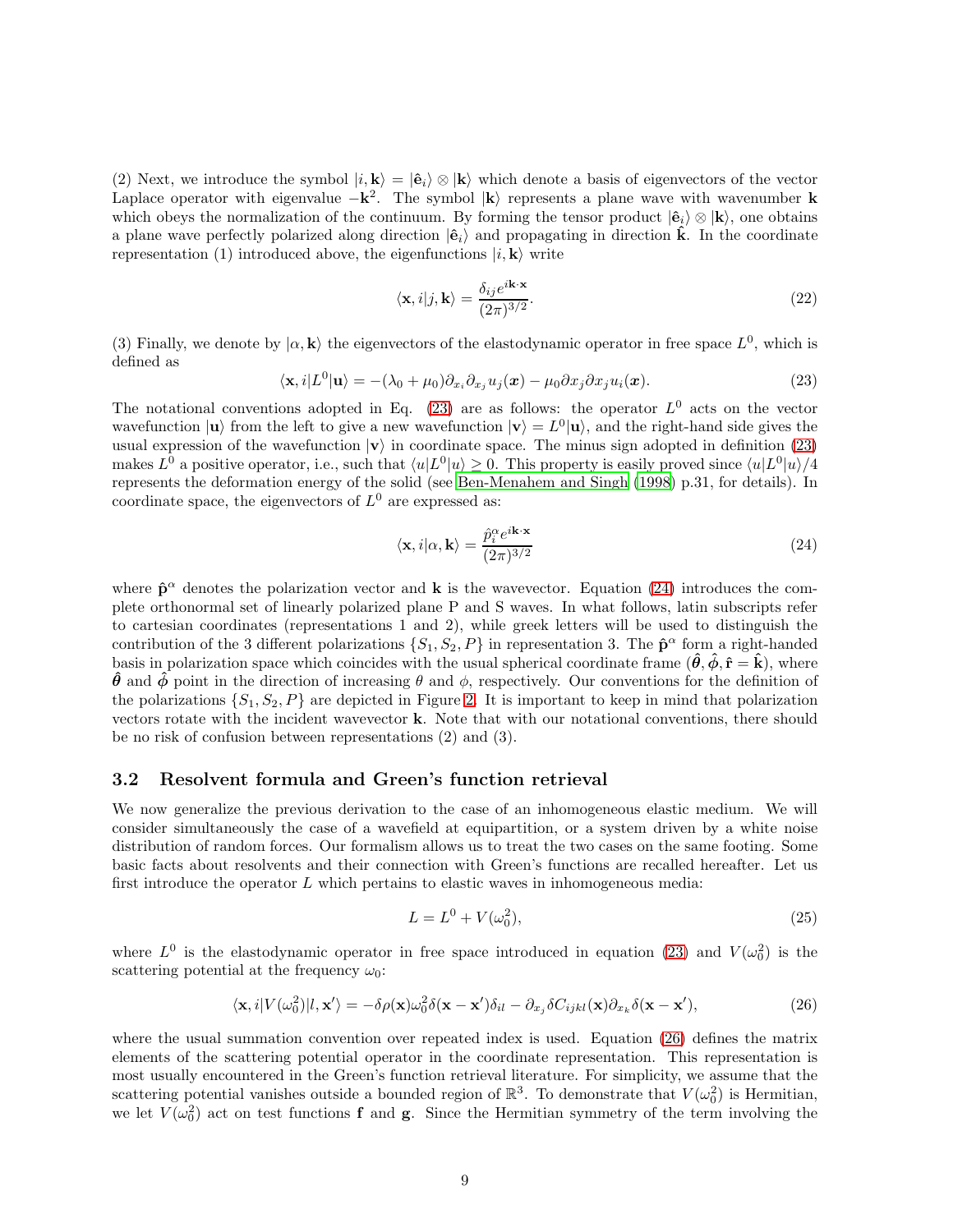<span id="page-9-0"></span>density perturbation  $\delta \rho$  is easily verified, we only consider the  $\delta C_{ijkl}$  term:

$$
\langle \mathbf{f} | V(\omega_0^2) | \mathbf{g} \rangle = \iiint_{\mathbb{R}^3} f_i(\mathbf{x})^* \partial_{x_j} (\delta C_{ijkl}(\mathbf{x}) \partial_{x_k} g_l(\mathbf{x})) d^3 x
$$
  
\n
$$
= - \iiint_{\mathbb{R}^3} (\delta C_{ijkl}(\mathbf{x}) \partial_{x_j} f_i(\mathbf{x}))^* \partial_{x_k} g_l(\mathbf{x}) d^3 x
$$
  
\n
$$
= \iiint_{\mathbb{R}^3} (\partial_{x_k} (\delta C_{ijkl}(\mathbf{x}) \partial_{x_j} f_i(\mathbf{x}))^* g_l(\mathbf{x}) d^3 x
$$
  
\n
$$
= \iiint_{\mathbb{R}^3} (\partial_{x_k} (\delta C_{klij}(\mathbf{x}) \partial_{x_j} f_i(\mathbf{x})))^* g_l(\mathbf{x}) d^3 x = \langle \mathbf{g} | V(\omega_0^2) | \mathbf{f} \rangle^*.
$$
\n(27)

In the derivation of equation [\(27\)](#page-9-0), we have used integration by parts twice and the usual symmetries of the elasticity tensor:  $C_{ijkl} = C_{klij} = C_{jik} = C_{ijlk}$ . In the following, we assume that all Hermitian operators we have to deal with have unique self-adjoint extensions. Because the elastic tensor and density fields are real, relation [\(27\)](#page-9-0) implies that the matrix elements of the scattering potential in the representation (1) obey the following symmetry relation:

$$
\langle \mathbf{x}, i | V(\omega_0^2) | j, \mathbf{x}' \rangle = V_{ij}(\mathbf{x}, \mathbf{x}'; \omega_0^2) = V_{ji}(\mathbf{x}', \mathbf{x}; \omega_0^2)
$$
 (28)

Let us introduce the resolvent of a linear operator  $L$  as follows:

<span id="page-9-1"></span>
$$
(\lambda \mathcal{I} - L)R(\lambda) = \mathcal{I},\tag{29}
$$

where I is the identity operator in the space of vector wavefunctions, and Im  $\lambda \neq 0$ . Comparison of equations [\(29\)](#page-9-1) and [\(9\)](#page-4-2) reveals that  $G^0(\omega)$  is intimately related to  $R^0(\lambda)$ , the resolvent of  $L^0$ . By making the following substitutions  $\lambda \to \rho_0(\omega + i/2\tau)^2$ ,  $L \to L^0$ ,  $R \to G^0(\omega)$  in equation [\(29\)](#page-9-1), we can formally define Green's function at angular frequency  $\omega$  with a small, finite absorption time  $\tau$ . This justifies a posteriori the definition of Green's function adopted in section [2.](#page-4-1) With this choice,  $G^0(\omega)$  is related to the resolvent of a positive operator with continuous spectrum on the positive real axis (see Equation [\(23\)](#page-8-0) and the discussion that follows). Let us now introduce in a similar fashion the resolvent and Green's function of the equation of elastodynamics in an inhomogeneous medium as follows:

<span id="page-9-5"></span>
$$
\[\lambda \mathcal{I} - \left(L^0 + V(\omega_0^2)\right)\] R(\lambda) = \mathcal{I},\tag{30}
$$

<span id="page-9-2"></span>
$$
\left[\rho_0(\omega + i/2\tau)^2 \mathcal{I} - \left(L^0 + V(\omega_0^2)\right)\right] G(\omega) = \mathcal{I}.\tag{31}
$$

An important point to be noted in the definition [\(31\)](#page-9-2) is the fact that  $\omega$ , the real part of the complex frequency, does not necessarily equal  $\omega_0$ , the angular frequency at which the scattering potential is evaluated. For elastic waves, the only physically accessible Green's function is obtained when we set  $\omega = \omega_0$  in equation [\(31\)](#page-9-2). Taking the matrix elements of equation (31) in representation (1), we recover the fact that  $G_{im}(\mathbf{x}, \mathbf{x}'; \omega_0)$  is the solution of Equation [\(1\)](#page-3-0) with the force density  $f_i = -\delta_{im}\delta(\mathbf{x} - \mathbf{x}')$ , as it should. In equation [\(31\)](#page-9-2), everything happens as if the scattering potential has been "frozen" at the frequency  $\omega_0$ . This mathematical trick allows us to use the standard tools of potential scattering theory and facilitates intermediate calculations. In elastodynamics, this idea has previously been introduced by [Budreck and Rose \(1991\)](#page-24-8). Eventually, all key formulas will be obtained for  $\omega = \omega_0$  and will involve physically accessible quantities only.

Let us consider the elastic wavefield at frequency  $\omega_1$  excited by a distribution of forces and recorded at  $x_B$  in an inhomogeneous medium:

<span id="page-9-3"></span>
$$
u_i(\mathbf{x}_B; \omega_1) = -\sum_k \iiint_{-\infty}^{\infty} \langle \mathbf{x}_B, i | G(\omega_1) | k, \mathbf{x}_1 \rangle \langle k, \mathbf{x}_1 | f \rangle d^3 x_1,
$$
(32a)

<span id="page-9-4"></span>
$$
u_i(\mathbf{x}_B; \omega_1) = -\sum_{\beta} \iiint_{-\infty}^{\infty} \langle \mathbf{x}_B, i | G(\omega_1) | \beta, \mathbf{k}_1 \rangle \langle \beta, \mathbf{k}_1 | f \rangle d^3 k_1,
$$
(32b)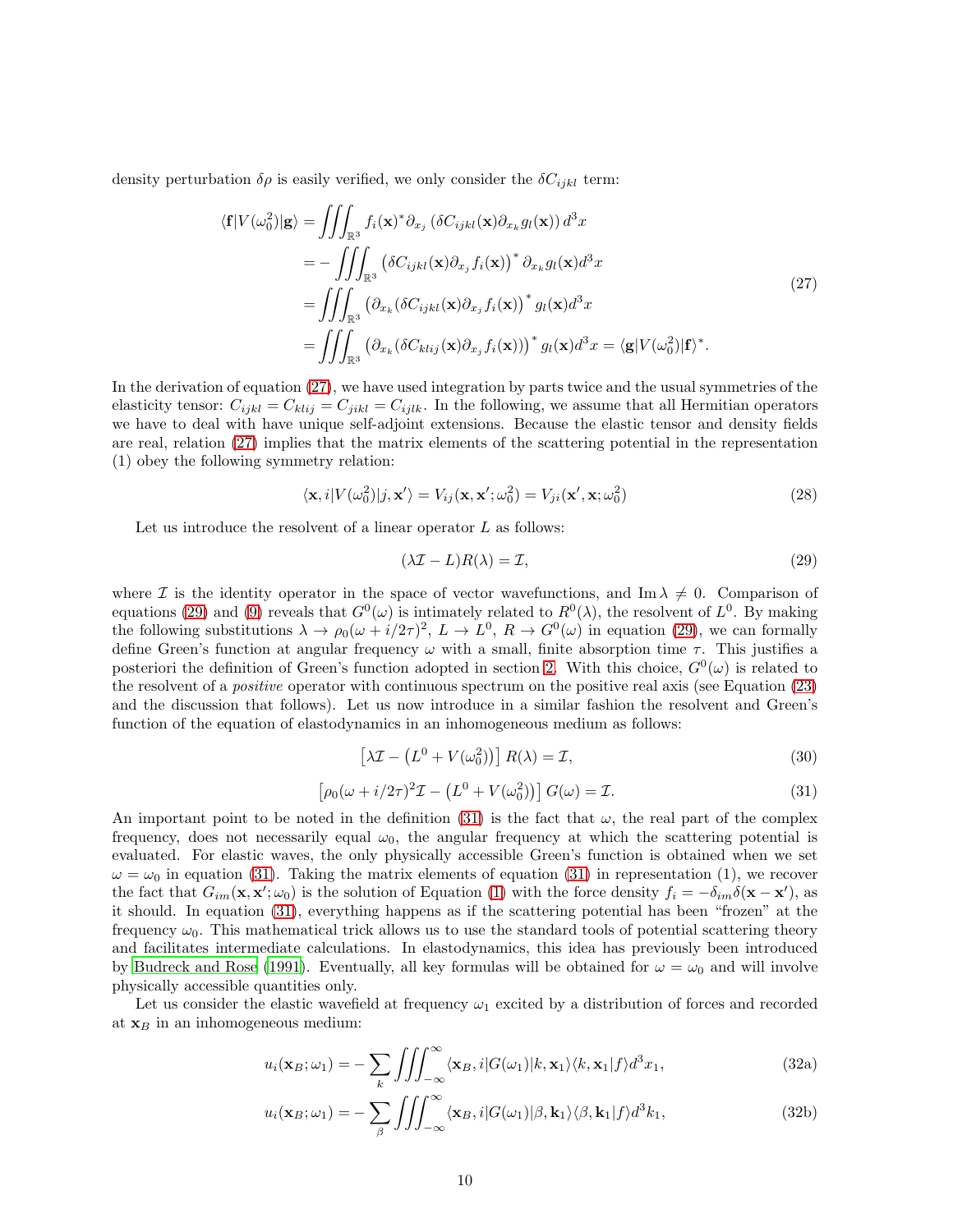In equation [\(32a\)](#page-9-3), we have used the coordinate representation to express the field generated by the force distribution. But any other complete set of vectors can be inserted between  $G$  and  $f$ . As an example, in equation [\(32b\)](#page-9-4), we make use of this freedom by introducing a decomposition of the identity operator using the complete orthonormal set (3), which results in a hybrid representation. Indeed, the symbol  $\langle \mathbf{x}_B, i|G(\omega_1)|\beta, \mathbf{k}_1 \rangle = G_{i\beta}(\mathbf{x}_B, \mathbf{k}_1; \omega_1)$  has its left foot in representation (1) and its right foot in representation (3). The quantity  $G_{i\beta}(\mathbf{x}_B, \mathbf{k}_1; \omega_1)$  can be calculated from the usual coordinate representation of Green's function  $G_{ij}(\mathbf{x}_B, \mathbf{x}_1)$  by Fourier transformation over the variable  $\mathbf{x}_1$  and by expanding the standard basis  $|\hat{\mathbf{e}}_j\rangle$  over the rotating polarization basis  $|\hat{\mathbf{p}}^{\beta}\rangle$ . Clearly, the quantity  $\tilde{f}_{\beta}(\mathbf{k}_1)$  =  $\langle \beta, \mathbf{k}_1 | f \rangle$  gives the amplitude of the plane wave with polarization  $\beta$  and wavenumber  $\mathbf{k}_1$ , which is excited by the force distribution. As previously noted, if the force distribution is statistically homogeneous, the wavenumber decomposition of the field has a formal character. Standard Fourier analysis can nevertheless be used after ensemble averaging [\(Rytov](#page-25-16) *et al.* [\(1989\)](#page-25-16)). Using equations [\(32a\)](#page-9-3)-[\(32b\)](#page-9-4), the cross-correlation between the wavefields at  $x_A$  and  $x_B$  can be written as:

$$
\langle\langle u_i(\mathbf{x}_B;\omega_1)u_j(\mathbf{x}_A;\omega_0)^*\rangle\rangle = \sum_{k,l} \iint_{\mathbb{R}^6} \langle \mathbf{x}_B,i|G(\omega_1)|k,\mathbf{x}_1\rangle \langle \mathbf{x}_0,l|G(\omega_0)^{\dagger}|j,\mathbf{x}_A\rangle (\langle\langle f_k(\mathbf{x}_1;\omega_1)f_l(\mathbf{x}_0;\omega_0)^*\rangle) d^3x_0 d^3x_1
$$
 (33a)

$$
\langle\langle u_i(\mathbf{x}_B;\omega_1)u_j(\mathbf{x}_A;\omega_0)^*\rangle\rangle = \sum_{\alpha,\beta} \iiint_{\mathbb{R}^6} \langle \mathbf{x}_B,i|G(\omega_1)|\beta,\mathbf{k}_1\rangle \langle \mathbf{k}_0,\alpha|G(\omega_0)^{\dagger}|j,\mathbf{x}_A\rangle (\langle\langle \tilde{f}_{\beta}(\mathbf{k}_1;\omega_1) \tilde{f}_{\alpha}(\mathbf{k}_0;\omega_0)^*\rangle)|d^3k_0d^3k_1, \quad (33b)
$$

where  $G(\omega_0)^\dagger$  denotes the Hermitian adjoint of  $G(\omega_0)$ . We now consider two possible physical assumptions regarding the excitations that drive the system. As in equation [\(12\)](#page-5-4), we may assume that the forces are randomly oriented and spatially delta-correlated. Alternatively, we may consider that the medium is illuminated by a set of plane  $P$  and  $S$  waves whose amplitudes constitute a white-noise in modal space:

<span id="page-10-2"></span><span id="page-10-1"></span><span id="page-10-0"></span>
$$
\langle\langle \tilde{f}_{\beta}(\mathbf{k}_1;\omega_1)\tilde{f}_{\alpha}(\mathbf{k}_0;\omega_0)^*\rangle\rangle = 2\pi \delta_{\alpha\beta}\delta(\mathbf{k}_0 - \mathbf{k}_1)S(\omega_0)\delta(\omega_0 - \omega_1)
$$
\n(34)

Assumption [\(34\)](#page-10-0) may be interpreted as a requirement of equipartition: the system is illuminated by uncorrelated plane  $P$  and  $S$  waves coming from all possible directions with equal weights. This point will be further substantiated in section [8.](#page-20-0) Under which conditions such an equipartition state can be achieved in practice remains to be elucidated. Reporting Equations [\(12\)](#page-5-4) and [\(34\)](#page-10-0) in Equations [\(33a\)](#page-10-1) and [\(33b\)](#page-10-2) respectively, we find:

$$
C_{ij}(\mathbf{x}_B; \mathbf{x}_A; \omega_0) = S(\omega_0) \sum_k \iiint_{-\infty}^{\infty} \langle \mathbf{x}_B, i | G(\omega_0) | k, \mathbf{x} \rangle \langle k, \mathbf{x} | G(\omega_0)^\dagger | j, \mathbf{x}_A \rangle d^3 x \tag{35a}
$$

$$
C_{ij}(\mathbf{x}_B; \mathbf{x}_A; \omega_0) = S(\omega_0) \sum_{\alpha} \iiint_{-\infty}^{\infty} \langle \mathbf{x}_B, i | G(\omega_0) | \alpha, \mathbf{k}_0 \rangle \langle \mathbf{k}_0, \alpha | G(\omega_0)^\dagger | j, \mathbf{x}_A \rangle d^3 k_0 \tag{35b}
$$

$$
=S(\omega_0)\langle \mathbf{x}_B, i|G(\omega_0)G(\omega_0)^\dagger|j, \mathbf{x}_A\rangle, \tag{35c}
$$

where in the last equation, we have used the completeness of the bases (1) and (3), respectively. In both cases -white noise distribution of forces, or wavefield at equipartition- we have reduced the computation of the cross-correlation of two random wavefields to the evaluation of the matrix elements of the operator  $G(\omega_0)G(\omega_0)^{\dagger}$ . In fact, from the defining property of Green's function as the resolvent of a self-adjoint operator -equation [\(31\)](#page-9-2)-, the following identity follows:

<span id="page-10-3"></span>
$$
G(\omega_0)G(\omega_0)^{\dagger} = R(\rho_0(\omega_0 + i/2\tau)^2)R(\rho_0(\omega_0 - i/2\tau)^2)
$$
  
= 
$$
-\frac{i\tau}{\rho_0\omega_0} \left( R(\rho_0(\omega_0 + i/2\tau)^2) - R(\rho_0(\omega_0 - i/2\tau)^2) \right)
$$
  
= 
$$
-\frac{\tau}{2i\rho_0\omega_0} (G(\omega_0) - G(\omega_0)^{\dagger}),
$$
 (36)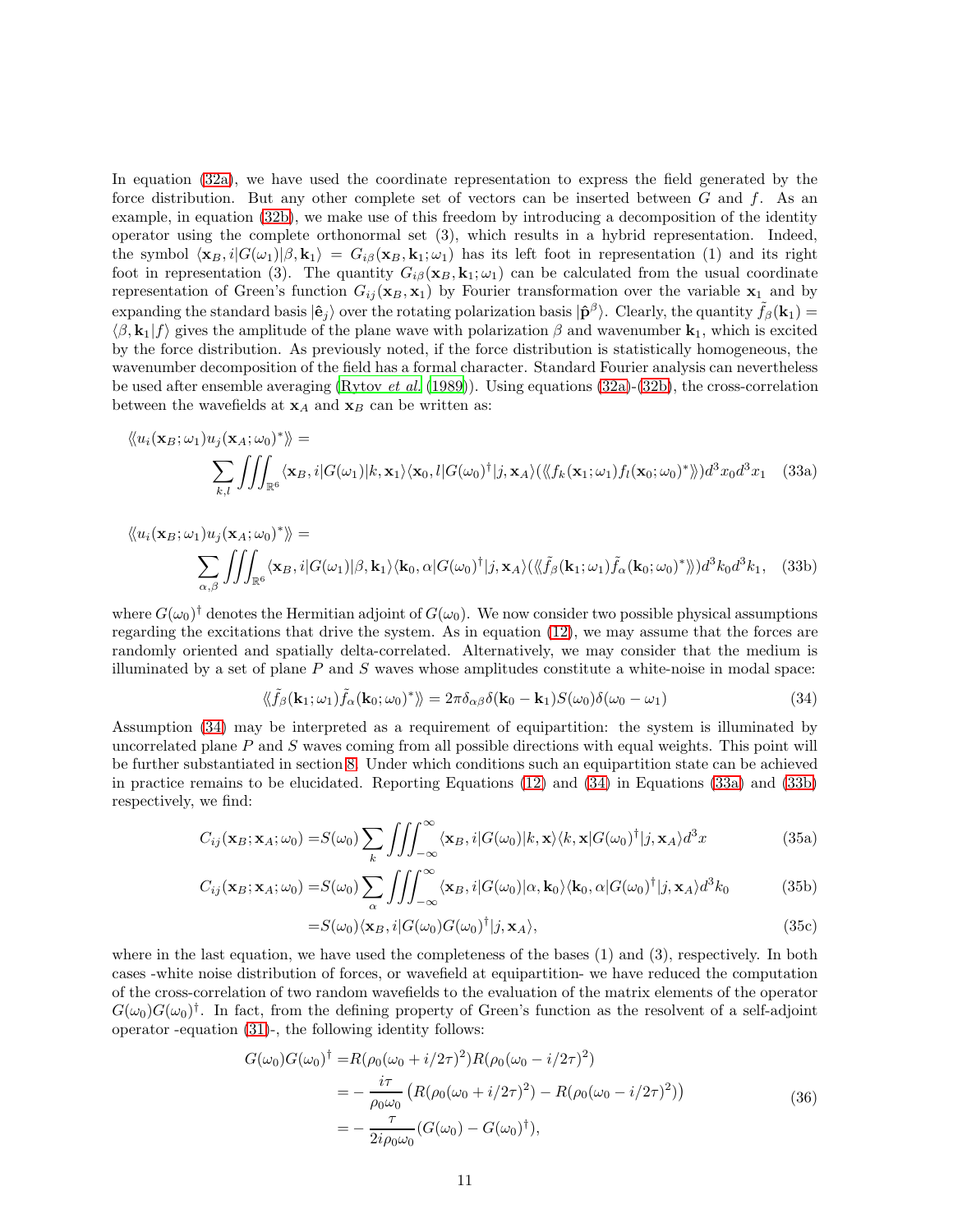with  $R(\lambda)$  the resolvent operator introduced in Equation [\(30\)](#page-9-5). The key point in the above derivation is the use of a fundamental operator equation known as the "first resolvent formula" in the second line of Equation [\(36\)](#page-10-3). The resolvent formula is valid for a broad class of operators (closed linear operators) including the differential operators considered in this work [\(Richtmyer, 1978\)](#page-24-9). The last step follows simply from the Hermitian character of the elastodynamic operator  $L^0 + V(\omega_0^2)$ . Taking into account the power spectral density of the source and calculating the matrix elements of the right-hand side of equation [\(36\)](#page-10-3) yields:

<span id="page-11-1"></span>
$$
\frac{d}{dt} \lim_{T \to \infty} \frac{1}{T} \int_{-T/2}^{T/2} \langle u_i (\boldsymbol{x}_B, t') u_j (\boldsymbol{x}_A, t' - t) \rangle dt' =
$$
\n
$$
\frac{\tau}{2\rho_0(2\pi)} \int_{-\infty}^{\infty} d\omega \left[ e^{-i\omega t} G_{ij} (\boldsymbol{x}_B, \boldsymbol{x}_A, \omega) - e^{-i\omega(-t)} G_{ji} (\boldsymbol{x}_A, \boldsymbol{x}_B, \omega) \right] S(\omega), \quad (37)
$$

where the Hermitian symmetry of  $G(\omega)$  has been used. When the reciprocity theorem applies, the integrand in the right-hand side of equation [\(37\)](#page-11-1) is recognized as the usual imaginary part of Green's function. Thus, the derivative of the cross-correlation tensor of random signals yields a filtered version of the difference between advanced and retarded Green's functions. Since G can be substituted with the Green's function of any self-adjoint operator, this implies the reconstruction of Green's function for other systems governed by linear wave equations. Derivations of Green's function reconstruction based on a different operator formalism have been further developped by [Wapenaar](#page-25-4) et al. [\(2006](#page-25-4)) and [Snieder](#page-25-5) et al. [\(2007\)](#page-25-5). Our derivation highlights the fact that a wavefield at equipartition and a random distribution of white noise sources are indistinguishable from the point of view of cross-correlation functions. The complete equivalence between the two types of excitations will be demonstrated in section [8.](#page-20-0) The general result [\(36\)](#page-10-3) does not constitute, however, the end of our investigations. We will show that interesting information on the scattering of elastic waves can be obtained by expressing the Green's function of an inhomogeneous medium using the formalism of scattering theory. To do so, basic notions of scattering of elastic waves are recalled in the next section.

#### <span id="page-11-0"></span>4 Summary of scattering of elastic waves

Our starting point is the observation that Equation  $(31)$  is formally identical to a Schrödinger equation, with a scattering potential  $V(\omega_0^2)$ . This allows us to use all the arsenal of scattering theory. In particular we can introduce the retarded Lippman-Schwinger eigenvectors of the operator  $(L^0 + V(\omega_0^2))$  which satisfy the following equation in the infinitesimal absorption limit  $\tau \to \infty$  [\(Economou \(2006](#page-24-10))):

<span id="page-11-2"></span>
$$
|\psi^{\alpha}(k\hat{\mathbf{k}})\rangle = |\alpha, k\hat{\mathbf{k}}\rangle + G^{0}(c_{\alpha}k)V(\omega_{0}^{2})|\psi^{\alpha}(k\hat{\mathbf{k}})\rangle, \tag{38}
$$

with  $k > 0$ . It is worth noting that in equation [\(38\)](#page-11-2), the potential is "frozen" at the frequency  $\omega_0$ , and is scanned by plane P and S waves with all possible wavevectors  $k\hat{k}$  with  $k > 0$ , and eigenfrequency  $\omega = c_{\alpha} k > 0$ . These eigenvectors do not depend on the sign of  $\omega_0$ . For elastic waves, the physical wavefunction is obtained when the condition  $\omega = \omega_0 = c_\alpha k$  is satisfied. For later developments it is nevertheless convenient to introduce the more general Lippmann-Schwinger eigenvectors [\(38\)](#page-11-2). All the scattering properties of an inhomogeneous elastic medium are conveniently encapsulated in an operator denoted by  $T^{(\omega_0^2)}$  which is defined as follows:

<span id="page-11-3"></span>
$$
T^{(\omega_0^2)}(\omega) = V(\omega_0^2) + V(\omega_0^2)G(\omega)V(\omega_0^2).
$$
\n(39)

In equation [\(39\)](#page-11-3), we have carefully distinguished between the angular frequency of the target - $\omega_0$ - and of Green's function - $\omega$ -. Clearly, the physical result is obtained when  $\omega$  equals  $\omega_0$  and we introduce a special notation for this case:

$$
T^0 = T^{(\omega_0^2)}(\omega_0) \tag{40}
$$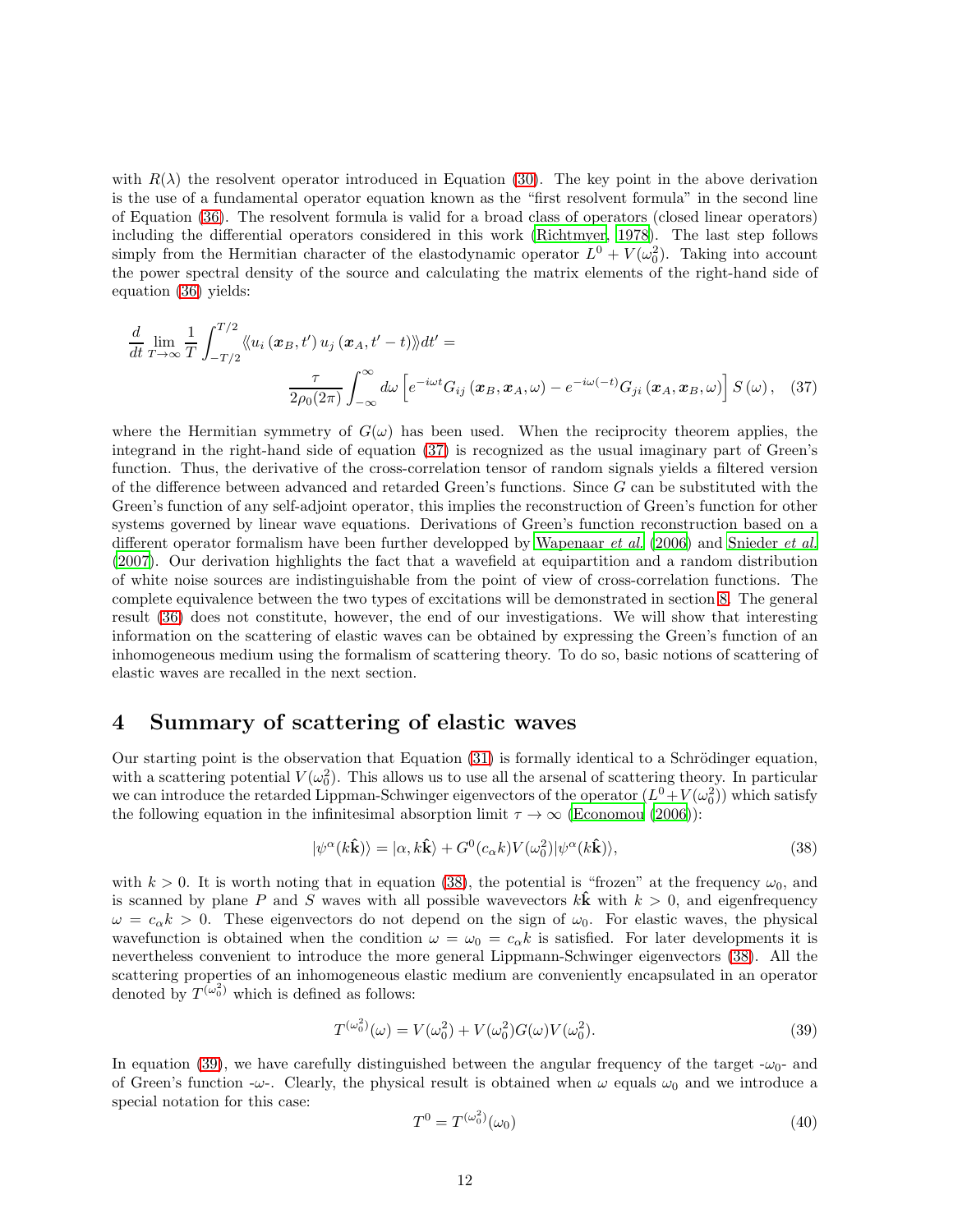For simplicity, we have dropped the frequency dependence in this definition. The superscript  $^0$  reminds us of the fact that  $\omega = \omega_0$ . The definition of the  $T^{(\omega_0^2)}$ -operator adopted in equation [\(39\)](#page-11-3) is in keeping with our definition of Green's function of an inhomogeneous medium (see equation [\(31\)](#page-9-2)) and will facilitate intermediate calculations in section [6.](#page-15-0) Using the  $T^{(\omega_0^2)}$ -operator, we can rewrite the Lippman-Schwinger equation as follows ( $\tau \to \infty$ ,  $k > 0$ ):

<span id="page-12-6"></span>
$$
|\psi^{\alpha}(k\hat{\mathbf{k}})\rangle = |\alpha, k\hat{\mathbf{k}}\rangle + G^{0}(c_{\alpha}k)T^{(\omega_{0}^{2})}(c_{\alpha}k)|\alpha, k\hat{\mathbf{k}}\rangle, \tag{41}
$$

which further implies:

<span id="page-12-5"></span>
$$
V(\omega_0^2)|\psi^\alpha(k\hat{\mathbf{k}})\rangle = T^{(\omega_0^2)}(c_\alpha k)|\alpha, k\hat{\mathbf{k}}\rangle
$$
\n(42)

Green's function of the heterogeneous medium can also conveniently be rewritten in terms of the  $T^{(\omega_0^2)}$ . operator and the free space Green's function alone:

<span id="page-12-4"></span><span id="page-12-0"></span>
$$
G(\omega) = G^{0}(\omega) + G^{0}(\omega)T^{(\omega_{0}^{2})}(\omega)G^{0}(\omega).
$$
\n(43)

Since our approach is based on an analogy with quantum scattering, a word of comment about the sign of  $\omega_0$  is in order at this point. The problem of negative frequencies is easily solved because we consider real fields in the space-time domain. This imposes the following Hermitian symmetry on the matrix elements of  $G$  and  $T$  in coordinate representation:

$$
G_{ij}(\mathbf{x}, \mathbf{x}'; -\omega_0) = G_{ij}(\mathbf{x}, \mathbf{x}'; \omega_0)^* \qquad T_{ij}^{(\omega_0^2)}(\mathbf{x}, \mathbf{x}'; -\omega_0) = T_{ij}^{(\omega_0^2)}(\mathbf{x}, \mathbf{x}'; \omega_0)^* \qquad (44)
$$

As a consequence, all results obtained for positive frequency are readily translated to negative frequency using the symmetry conditions [\(44\)](#page-12-0).

In the far-field of the scatterer, i.e. in the limit  $x \gg D$  with x the observation point and D the dimension of the scatterer (Figure [1\)](#page-2-0), we may approximate the free space Green's function as follows:

<span id="page-12-1"></span>
$$
G_{ij}^{0}(\mathbf{x}, \mathbf{x}') \approx -\frac{e^{ik_s x - ik_s \hat{\mathbf{x}} \cdot \mathbf{x}'}}{4\pi \rho_0 c_s^2 x} \left(\delta_{ij} - \hat{x}_i \hat{x}_j\right) - \frac{e^{ik_p x - ik_p \hat{\mathbf{x}} \cdot \mathbf{x}'}}{4\pi \rho_0 c_p^2 x} \hat{x}_i \hat{x}_j,
$$
(45)

where  $x'$  denotes an arbitrary point of the scatterer. The position vectors are measured from an arbitrary origin located inside the scattering region and  $\hat{\mathbf{x}}$  is a unit vector in the direction of x. The asymptotic formula [\(45\)](#page-12-1) allows us to express the Lippman-Schwinger wavefunction in the usual coordinate representation as follows:

<span id="page-12-2"></span>
$$
\langle i, \mathbf{x} | \psi^{\beta} (k^{\beta} \hat{\mathbf{k}}_b) \rangle = \frac{1}{(2\pi)^{3/2}} \left( \hat{q}_i^{\beta} e^{ik^{\beta} \hat{\mathbf{k}}_b \cdot \mathbf{x}} + \frac{f^{\alpha \leftarrow \beta} (\hat{\mathbf{k}}_a, \hat{\mathbf{k}}_b)}{x} \hat{p}_i^{\alpha} e^{ik^{\alpha} x} \right), \tag{46}
$$

valid in the limit  $x \to \infty$ , where  $x = |\mathbf{x}|$ . In equation [\(46\)](#page-12-2), we have introduced the scattering amplitudes:

$$
f^{\alpha \leftarrow \beta}(\hat{\mathbf{k}}_a, \hat{\mathbf{k}}_b) = -\frac{(2\pi)^3}{4\pi\rho_0(c_\alpha)^2} \langle \alpha, k^\alpha \hat{\mathbf{k}}_a | T^{(\omega_0^2)}(\omega_0) | \beta, k^\beta \hat{\mathbf{k}}_b \rangle
$$
  
= 
$$
-\frac{(2\pi)^3}{4\pi\rho_0(c_\alpha)^2} T^0_{\alpha\beta} (k^\alpha \hat{\mathbf{k}}_a, k^\beta \hat{\mathbf{k}}_b)
$$
(47)

<span id="page-12-3"></span>and the notations:  $k^{\alpha,\beta} = \omega_0/c_{\alpha,\beta} > 0$ . In the last line of equation [\(47\)](#page-12-3), we have introduced "on-shell" matrix elements of the T<sup>0</sup>-operator. In general, the matrix elements  $\langle \alpha, \mathbf{k}_a | T^{(\omega_0^2)}(\omega) | \beta, \mathbf{k}_b \rangle$  are said to be "on-shell" when the condition  $\omega^2 = c_\alpha^2 k_a^2 = c_\beta^2 k_b^2$  is satisfied. Although this property does not depend on the fact that we are on the shell  $\omega = \omega_0$ , we eventually specialize our results to this particular case. The scattering amplitudes contain information on the scattering pattern for all possible mode conversions. For instance, taking  $\beta = 1$ ,  $\alpha = 3$ , corresponds to the physical situation where a linearly polarized incident shear wave is scattered into a compressional wave. Note that the definition is valid for an arbitrary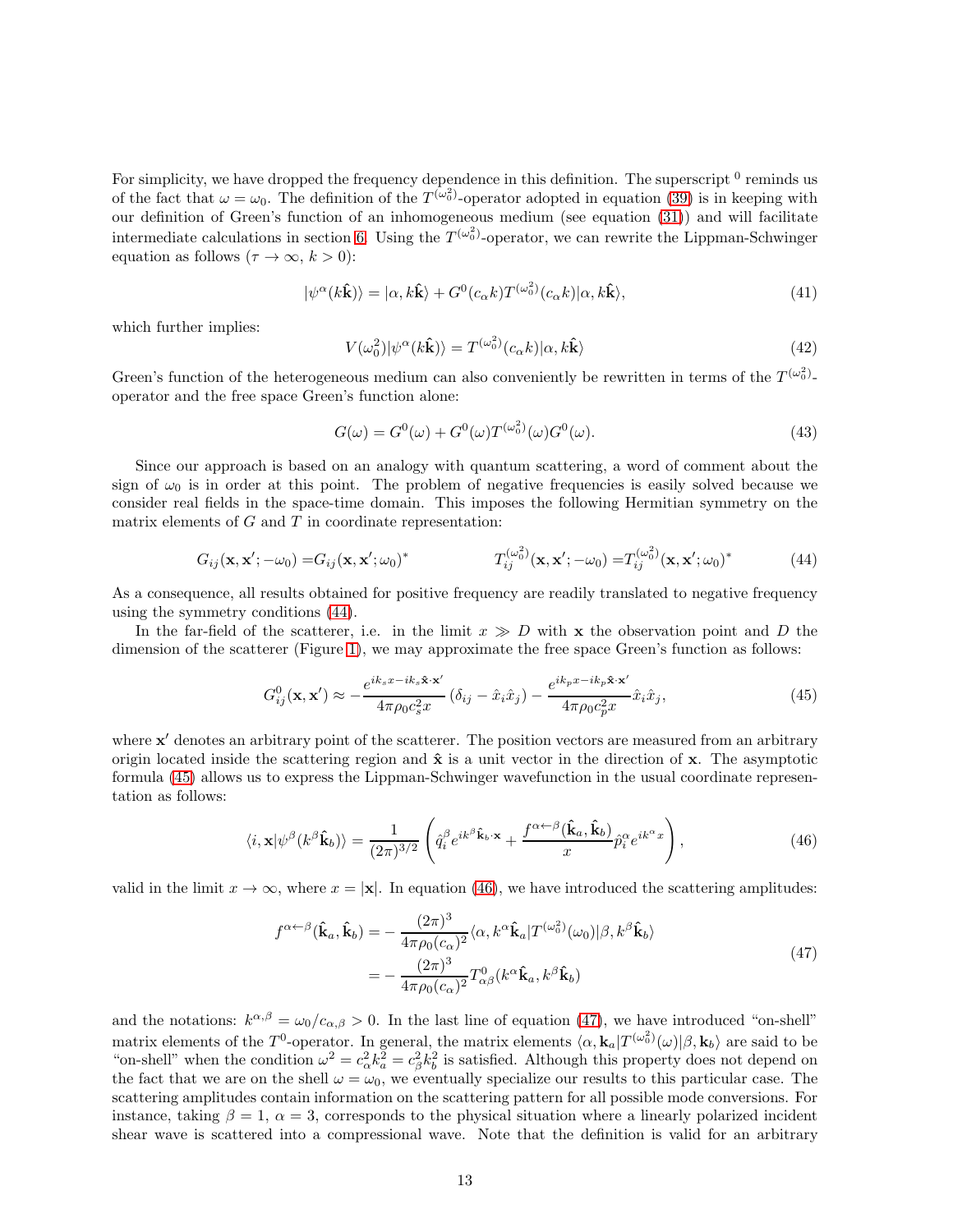anisotropic inhomogeneity. From the symmetries of the scattering potential:  $V_{ij}(\mathbf{x}, \mathbf{x}'; \omega_0^2) = V_{ji}(\mathbf{x}', \mathbf{x}; \omega_0^2)$ and the reciprocity of the free space Green's function  $G_{ij}^0(\mathbf{x}, \mathbf{x}'; \omega) = G_{ji}^0(\mathbf{x}', \mathbf{x}; \omega)$ , we deduce a similar reciprocity relation for the  $T^{(\omega_0^2)}$  operator:

<span id="page-13-1"></span>
$$
T_{ij}^{(\omega_0^2)}(\mathbf{x}, \mathbf{x}'; \omega) = T_{ji}^{(\omega_0^2)}(\mathbf{x}', \mathbf{x}; \omega).
$$
 (48)

Using equation [\(48\)](#page-13-1), our formalism allows us to recover well-known reciprocity relations for the scattering amplitudes:

$$
T_{\alpha\beta}^{(\omega_0^2)}(\mathbf{k}_a, \mathbf{k}_b; \omega) = \sum_{i,j} \frac{1}{(2\pi)^3} \iiint_{\mathbb{R}^6} \hat{p}_i^{\alpha} e^{-i\mathbf{k}_a \cdot \mathbf{x}} T_{ij}^{(\omega_0^2)}(\mathbf{x}, \mathbf{x}'; \omega) \hat{q}_j^{\beta} e^{i\mathbf{k}_b \cdot \mathbf{x}'} d^3x d^3x'
$$
  
\n
$$
= \sum_{i,j} \frac{1}{(2\pi)^3} \iiint_{\mathbb{R}^6} \hat{q}_j^{\beta} e^{i\mathbf{k}_b \cdot \mathbf{x}'} T_{ji}^{(\omega_0^2)}(\mathbf{x}', \mathbf{x}; \omega) \hat{p}_i^{\alpha} e^{-i\mathbf{k}_a \cdot \mathbf{x}} d^3x d^3x'
$$
(49)  
\n
$$
= \text{sgn}(\alpha, \beta) T_{\beta\alpha}^{(\omega_0^2)}(-\mathbf{k}_b, -\mathbf{k}_a; \omega),
$$

<span id="page-13-2"></span>where  $sgn(\alpha, \beta) = -1$  for  $(\alpha, \beta) \in \{(1, 2), (2, 1), (1, 3), (3, 1)\}\$  and  $+1$  otherwise. In equation [\(49\)](#page-13-2), the matrix elements are generally off-shell because the condition  $\omega^2 = c_\alpha^2 k_a^2 = c_\beta^2 k_b^2$  needs not be satisfied. This relation is in fact far more general than what is required for our purposes. We will therefore specialize it to the on-shell case with the condition  $\omega = \omega_0$ . Note that the sign change -sgn( $\alpha, \beta$ )- is a mere consequence of the convention adopted to define the polarization vectors and illustrated in Figure [2.](#page-7-0) Indeed, upon a change of the wavevector  $\mathbf{k}_a \to -\mathbf{k}_a$ , the polarization vectors transform as follows:  $(\hat{\mathbf{p}}^1, \hat{\mathbf{p}}^2, \hat{\mathbf{p}}^3) \rightarrow (\hat{\mathbf{p}}^1, -\hat{\mathbf{p}}^2, -\hat{\mathbf{p}}^3)$ . As an example, let us consider an incident S wave with polarization vector  $\hat{\mathbf{q}}^1$  and a scattered P wave with polarization vector  $\hat{\mathbf{p}}^3$ . Application of the symmetry relation [\(49\)](#page-13-2) to equation [\(47\)](#page-12-3) yields the following reciprocity relation between the scattering amplitudes:

<span id="page-13-3"></span>
$$
c_p^2 f^{P \leftarrow S_1}(\hat{\mathbf{k}}_a, \hat{\mathbf{k}}_b) = -c_s^2 f^{S_1 \leftarrow P}(-\hat{\mathbf{k}}_b, -\hat{\mathbf{k}}_a),
$$
\n(50)

a relation which has been noted by a number of authors in the past [\(Varatharajulu, 1977](#page-25-17); [Dassios](#page-24-11) et al., [1987;](#page-24-11) [Aki](#page-23-1), [1992\)](#page-23-1). Interestingly, this reciprocity relation shows up without any effort from the formalism we have introduced. Some physical implications of relation [\(50\)](#page-13-3) will be discussed in section [8,](#page-20-0) in connection with the role of equipartition in Green's function retrieval. With the help of our scattering formalism, we will explore the consequences of Green's function reconstruction in a scattering medium in the next section.

#### <span id="page-13-0"></span>5 Green's function reconstruction in a scattering medium

As noted in section [\(2\)](#page-4-1), Green's function reconstruction from homogeneous random sources is a consequence of a basic operator identity. We now explore the consequences of this result in the case of a scattering medium. The identity satisfied by Green's function of the heterogeneous medium writes:

<span id="page-13-4"></span>
$$
G(\omega_0)G(\omega_0)^\dagger = -\frac{\tau}{2i\rho_0\omega_0}(G(\omega_0) - G(\omega_0)^\dagger). \tag{51}
$$

Using equations  $(43)$  we can express the left-hand side  $(L.H.S.)$  of equation  $(51)$  as follows:

$$
G(\omega_0)G(\omega_0)^{\dagger} = G^0(\omega_0)G^0(\omega_0)^{\dagger} + G^0(\omega_0)G^0(\omega_0)^{\dagger}T^{0\dagger}G^0(\omega_0)^{\dagger}
$$
\n(52)

$$
+ G0(\omega0)T0G0(\omega0)G0(\omega0)\dagger
$$
\n(53)

<span id="page-13-5"></span>
$$
+ G^0(\omega_0) T^0 G^0(\omega_0) G^0(\omega_0)^\dagger T^{0\dagger} G^0(\omega_0)^\dagger. \tag{54}
$$

Similarly, we obtain for the right-hand side (R.H.S) of equation [\(51\)](#page-13-4):

$$
G(\omega_0) - G(\omega_0)^\dagger = G^0(\omega_0) - G^0(\omega_0)^\dagger + G^0(\omega_0)T^0G^0(\omega_0) - G^0(\omega_0)^\dagger T^{0\dagger}G^0(\omega_0)^\dagger. \tag{55}
$$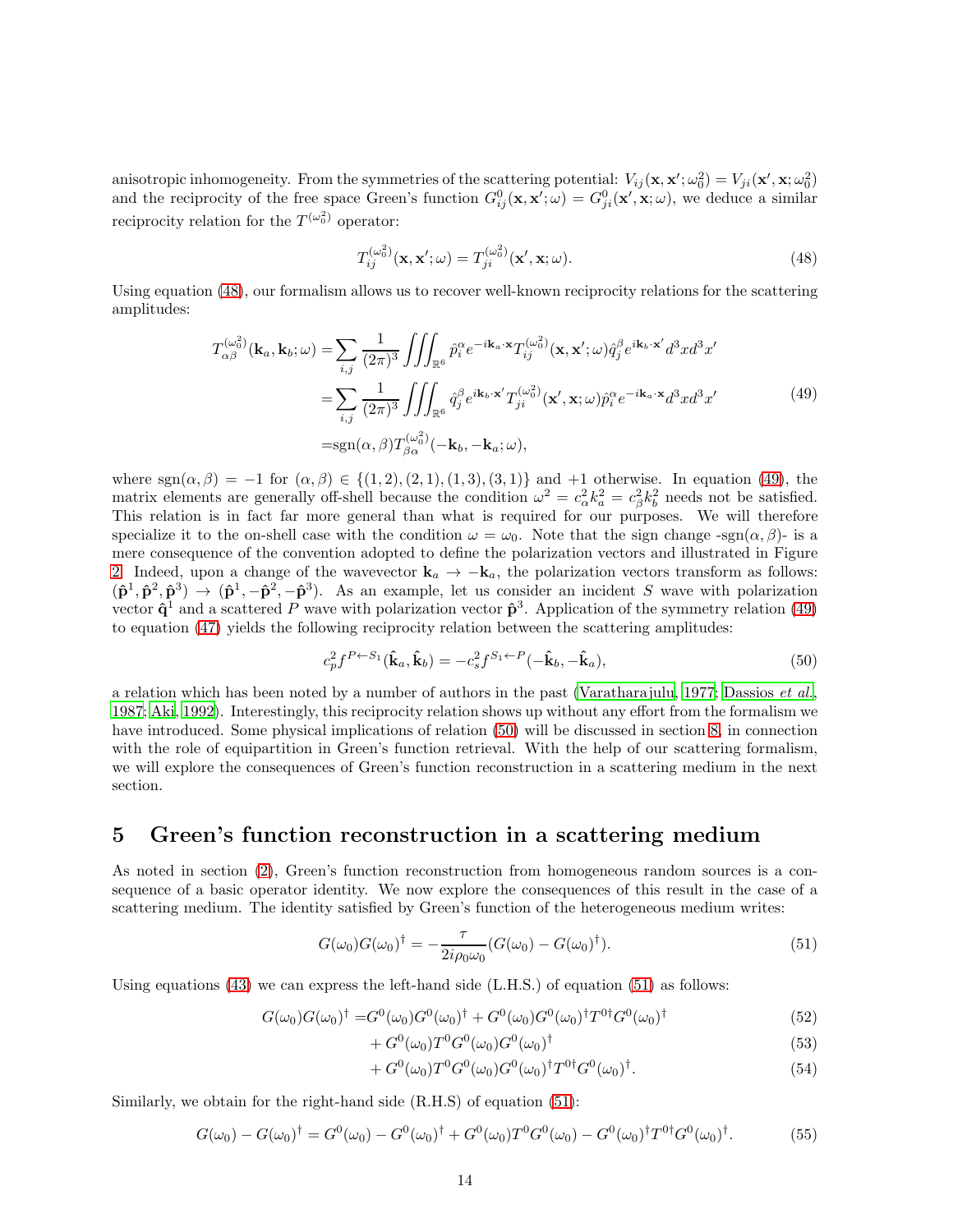Upon inserting relation [\(36\)](#page-10-3) into equation [\(54\)](#page-13-5), Green's function reconstruction formula [\(51\)](#page-13-4) yields the following identity for the T operator:

<span id="page-14-0"></span>
$$
\frac{1}{2i} \left( T^0 - T^{0\dagger} \right) = -\frac{\rho_0 \omega_0}{\tau} T^0 G^0(\omega_0) G^0(\omega_0)^\dagger T^{0\dagger} \tag{56}
$$

In order to elucidate the physical meaning of equation [\(56\)](#page-14-0), let us take matrix elements in the representation (3). We find:

<span id="page-14-3"></span>
$$
\frac{1}{2i}\langle \alpha, \mathbf{k}_a | (T^0 - T^{0\dagger}) | \beta, \mathbf{k}_b \rangle = \frac{1}{2i} (T^0_{\alpha\beta}(\mathbf{k}_a, \mathbf{k}_b) - T^0_{\beta\alpha}(\mathbf{k}_b, \mathbf{k}_a)^*) ,
$$
 (57)

on the L.H.S., and:

$$
-\frac{\rho_0\omega_0}{\tau}\langle\alpha,\mathbf{k}_a|T^0G^0(\omega_0)G^0(\omega_0)^{\dagger}T^{0\dagger}|\beta,\mathbf{k}_b\rangle = -\frac{\omega_0}{\rho_0\tau}\sum_{\gamma}\iiint_{\mathbb{R}^3}\frac{\langle\alpha,\mathbf{k}_a|T^0|\gamma,\mathbf{k}\rangle\langle\gamma,\mathbf{k}|T^{0\dagger}|\beta,\mathbf{k}_b\rangle}{(\omega_0^2-c_\gamma^2k^2)^2+\omega_0^2/\tau^2}d^3k,\quad(58)
$$

on the R.H.S., where we have made use of the spectral decomposition of  $G^0(\omega_0)$ , valid irrespective of the sign of  $\omega_0$ :

<span id="page-14-2"></span><span id="page-14-1"></span>
$$
G^{0}(\omega_{0}) = \sum_{\gamma} \iiint_{\mathbb{R}^{3}} \frac{|\gamma, \mathbf{k}\rangle\langle\gamma, \mathbf{k}|}{\rho_{0}(\omega_{0}^{2} - c_{\gamma}^{2}k^{2} + i\omega_{0}/\tau)} d^{3}k
$$
\n(59)

On the right-hand side of equation [\(59\)](#page-14-1), the symbol  $|\gamma, \mathbf{k}\rangle \langle \gamma, \mathbf{k}|$  is an operator which projects the wave-functions on the subspace of plane P and S waves with wavevector k. We will now turn equation [\(58\)](#page-14-2) into a more physically appealing form. First, we note that the representation of the product of Green's function  $G^0(\omega_0)G^0(\omega_0)$ <sup>†</sup> is left unchanged by the substitution **k** → **-k**. Next, we make use of the reciprocity relation [\(49\)](#page-13-2) to rearrange the numerator as follows:

<span id="page-14-4"></span>
$$
\langle \alpha, \mathbf{k}_a | T^0 | \gamma, -\mathbf{k} \rangle \langle \gamma, -\mathbf{k} | T^{0\dagger} | \beta, \mathbf{k}_b \rangle = \text{sgn}(\alpha, \beta) \langle \beta, -\mathbf{k}_b | T^{0\dagger} | \gamma, \mathbf{k} \rangle \langle \gamma, \mathbf{k} | T^0 | \alpha, -\mathbf{k}_a \rangle, \tag{60}
$$

where we have used  $sgn(\alpha, \gamma)sgn(\gamma, \beta) = sgn(\alpha, \beta)$ . The following substitutions:  $\mathbf{k}_a \to -\mathbf{k}_b$ ,  $\mathbf{k}_b \to -\mathbf{k}_a$ ,  $\alpha \to \beta$ ,  $\beta \to \alpha$ , leaves equation [\(57\)](#page-14-3) unchanged except for an additional factor sgn( $\alpha$ ,  $\beta$ ) which cancels the same factor on the right-hand side of equation [\(60\)](#page-14-4). We therefore arrive at the following general identity:

<span id="page-14-5"></span>
$$
\frac{1}{2i}\left(T_{\alpha\beta}^{0}(\mathbf{k}_{a},\mathbf{k}_{b})-T_{\beta\alpha}^{0}(\mathbf{k}_{b},\mathbf{k}_{a})^{*}\right)=-\frac{\omega_{0}}{\rho_{0}\tau}\sum_{\gamma}\iiint\frac{T_{\gamma\beta}^{0}(\mathbf{k},\mathbf{k}_{b})T_{\gamma\alpha}^{0}(\mathbf{k},\mathbf{k}_{a})^{*}}{\left(\omega_{0}^{2}-c_{\gamma}^{2}k^{2}\right)^{2}+\omega_{0}^{2}/\tau^{2}}d^{3}k,
$$
\n(61)

which we will call the generalized optical theorem in the presence of small finite absorption. Equation [\(61\)](#page-14-5) is a general identity which must be obeyed by the "off-shell" matrix elements of the  $T<sup>0</sup>$ -operator for a general scatterer in an elastic medium. The matrix elements are said to be off-shell because k,  $\mathbf{k}_a$  and  $\mathbf{k}_b$  do not have to verify the shell condition  $\omega_0^2 = c_\gamma^2 k^2$ . The physical meaning of these off-shell contributions will be discussed below. Equation [\(61\)](#page-14-5) is a central result of this paper, from which all forms of optical theorem derived in the literature can be deduced. The justification of the term "generalized optical theorem" is made clear when we consider the limit of infinitesimal absorption  $\tau \to \infty$ . Using standard results from distribution theory, we find:

<span id="page-14-7"></span>
$$
\lim_{\tau \to \infty} -\frac{\omega_0/(\rho_0 \tau)}{(\omega_0^2 - c_\gamma^2 k^2)^2 + \omega_0^2/\tau^2} = -\frac{\pi}{2\rho_0 \omega_0 c_\gamma} \left[ \delta \left( \frac{\omega_0}{c_\gamma} - k \right) + \delta \left( \frac{\omega_0}{c_\gamma} + k \right) \right]
$$
(62)

Upon inserting the previous relation in equation  $(61)$  and integrating over the wave number k, we arrive at:

<span id="page-14-6"></span>
$$
\frac{1}{2i} \left( T_{\alpha\beta}^{0}(\mathbf{k}_{a}, \mathbf{k}_{b}) - T_{\beta\alpha}^{0}(\mathbf{k}_{b}, \mathbf{k}_{a})^{*} \right) = -\frac{\pi\omega_{0}}{2\rho_{0}} \sum_{\gamma} \frac{1}{(c_{\gamma})^{3}} \iint_{4\pi} T_{\gamma\beta}^{0} \left( \frac{\omega_{0}}{c_{\gamma}} \hat{\mathbf{k}}, \mathbf{k}_{b} \right) T_{\gamma\alpha}^{0} \left( \frac{\omega_{0}}{c_{\gamma}} \hat{\mathbf{k}}, \mathbf{k}_{a} \right)^{*} d^{2} \hat{k}, \quad (63)
$$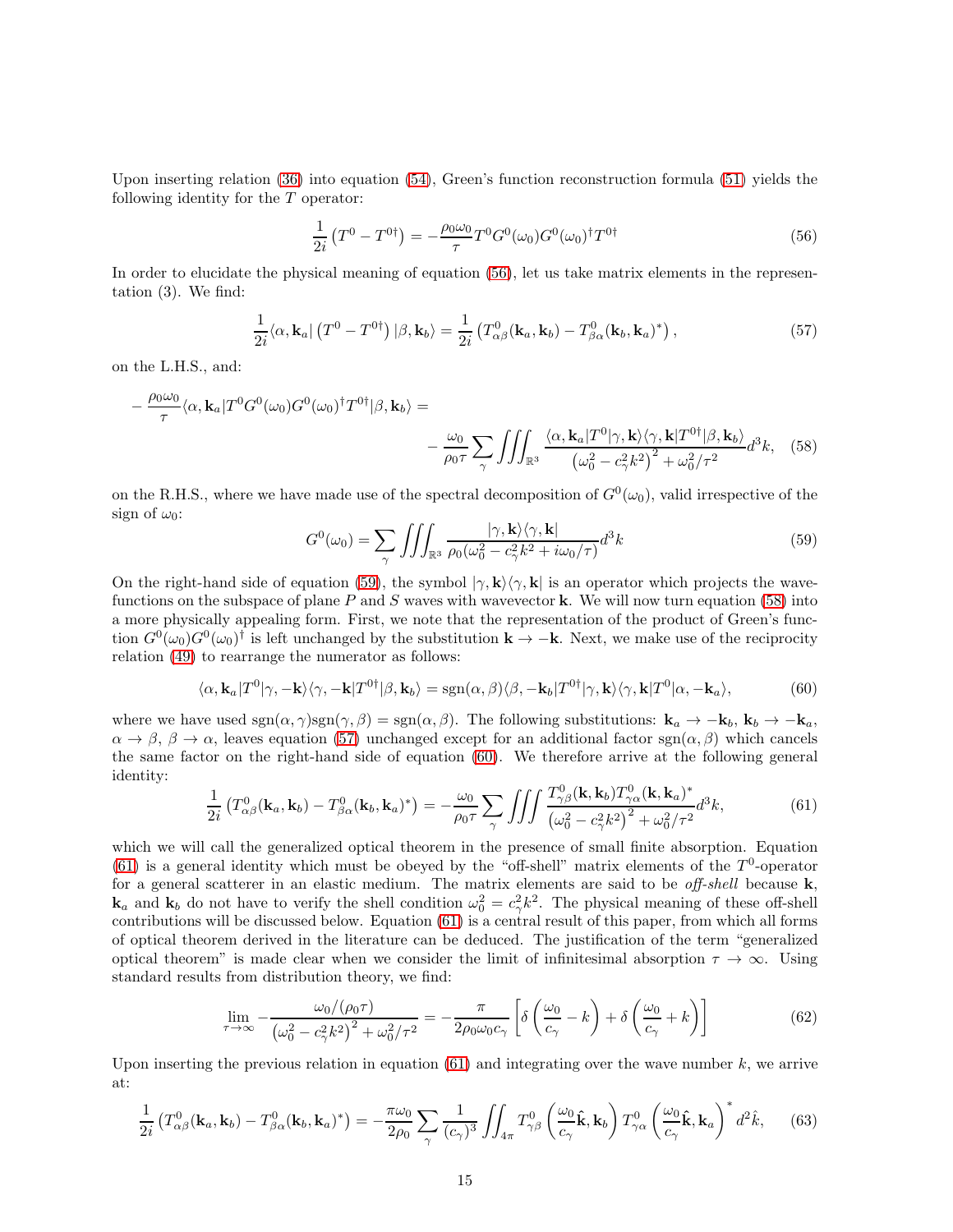which is the form of the generalized optical theorem in a medium with infinitesimal absorption. In Equation [\(63\)](#page-14-6), the symbol  $d^2\hat{k}$  denotes the element of solid angle in wavenumber space. Again, off-shell terms of the T matrix appear on both side of equation [\(63\)](#page-14-6). On the right hand side, two arguments are on the shell  $c^2_\gamma k^2 = \omega_0^2$ . Physically, off-shell terms are related to the physical situation where source and detection take place in the near field of the scatterer [\(Peierls, 1979\)](#page-24-12). Thus the reconstruction of Green's function for arbitrary locations of the receivers in the medium imposes symmetry relations that pertain to the off-shell T -matrix. More examples of the optical theorem for electromagnetic and quantum waves can be found in the book of [Newton \(2002\)](#page-24-13). If we now impose  $\alpha = \beta$  and further restrict all wavenumbers to the shell  $\omega_0$ , we arrive at classical forms of the optical theorem:

<span id="page-15-1"></span>
$$
\mathrm{Im} T_{\alpha\alpha}^{0}\left(\frac{\omega_{0}}{c_{\alpha}}\hat{\mathbf{k}}_{a},\frac{\omega_{0}}{c_{\alpha}}\hat{\mathbf{k}}_{a}\right) = -\frac{\pi\omega_{0}}{2\rho_{0}}\sum_{\gamma}\frac{1}{c_{\gamma}^{3}}\iint\limits_{4\pi}\left|T_{\gamma\alpha}^{0}\left(\frac{\omega_{0}}{c_{\gamma}}\hat{\mathbf{k}},\frac{\omega_{0}}{c_{\alpha}}\hat{\mathbf{k}}_{a}\right)\right|^{2}d^{2}\hat{k}
$$
(64)

As discussed in [Peierls \(1979\)](#page-24-12), the on-shell matrix elements describe the angular dependence of the scattered waves in the far-field of the heterogeneity. The physical meaning of equation [\(64\)](#page-15-1) for elastic waves will be further elucidated in section [6.](#page-15-0) It is important to keep in mind that all the relations obtained so far have been based on the Green's function reconstruction theorem. In the next section, we make the link with the scattering theory developed in section [4.](#page-11-0)

## <span id="page-15-0"></span>6 Generalized optical theorem: formal derivations

In this section, we provide derivations of the various forms of optical theorems obtained within the framework of Green's function reconstruction. First, we note that Equation [\(64\)](#page-15-1) which is the on-shell version of equation [\(63\)](#page-14-6), can be obtained straightforwardly from the scattering theory developed in section [\(4\)](#page-11-0):

$$
\frac{1}{2i}\left[T_{\alpha\beta}^{0}\left(\frac{\omega_{0}}{c_{\alpha}}\hat{\mathbf{k}}_{a},\frac{\omega_{0}}{c_{\beta}}\hat{\mathbf{k}}_{b}\right)-T_{\beta\alpha}^{0}\left(\frac{\omega_{0}}{c_{\beta}}\hat{\mathbf{k}}_{b},\frac{\omega_{0}}{c_{\alpha}}\hat{\mathbf{k}}_{a}\right)^{*}\right]=\n\frac{1}{2i}\left[\langle\alpha,\frac{\omega_{0}}{c_{\alpha}}\hat{\mathbf{k}}_{a}|T^{0}|\beta,\frac{\omega_{0}}{c_{\beta}}\hat{\mathbf{k}}_{b}\rangle-\langle\alpha,\frac{\omega_{0}}{c_{\alpha}}\hat{\mathbf{k}}_{a}|T^{0\dagger}|\beta,\frac{\omega_{0}}{c_{\beta}}\hat{\mathbf{k}}_{b}\rangle\right]
$$
\n
$$
=\frac{1}{2i}\left[\langle\alpha,\frac{\omega_{0}}{c_{\alpha}}\hat{\mathbf{k}}_{a}|V(\omega_{0}^{2})|\psi^{\beta}\left(\frac{\omega_{0}}{c_{\beta}}\hat{\mathbf{k}}_{b}\right)\rangle-\langle\psi^{\alpha}\left(\frac{\omega_{0}}{c_{\alpha}}\hat{\mathbf{k}}_{a}\right)|V(\omega_{0}^{2})|\beta,\frac{\omega_{0}}{c_{\beta}}\hat{\mathbf{k}}_{b}\rangle\right]
$$
\n
$$
=\frac{1}{2i}\left[\langle\psi^{\alpha}\left(\frac{\omega_{0}}{c_{\alpha}}\hat{\mathbf{k}}_{a}\right)|V(\omega_{0}^{2})|\psi^{\beta}\left(\frac{\omega_{0}}{c_{\beta}}\hat{\mathbf{k}}_{b}\right)\rangle-\langle\psi^{\alpha}\left(\frac{\omega_{0}}{c_{\alpha}}k^{\alpha}\hat{\mathbf{k}}_{a}\right)|V(\omega_{0}^{2})G^{0}(\omega_{0})\dagger V(\omega_{0}^{2})|\beta,\frac{\omega_{0}}{c_{\beta}}\hat{\mathbf{k}}_{b}\rangle\right]
$$
\n
$$
-\frac{1}{2i}\left[\langle\psi^{\alpha}\left(\frac{\omega_{0}}{c_{\alpha}}\hat{\mathbf{k}}_{a}\right)|V(\omega_{0}^{2})|\psi^{\beta}\left(\frac{\omega_{0}}{c_{\beta}}\hat{\mathbf{k}}_{b}\right)\rangle+\langle\psi^{\alpha}\left(\frac{\omega_{0}}{c_{\alpha}}\hat{\mathbf{k}}_{a}\right)|V(\omega_{0}^{2})G^{0}(\omega^{0})V(\omega
$$

<span id="page-15-2"></span>where the infinitesimal absorption limit ( $\tau \to \infty$ ) is understood throughout. The first equality follows from the definition of the  $T^0$ -operator. In the second equality, we make use of the relation [\(42\)](#page-12-5) between Lippman-Schwinger eigenvectors and plane waves. The third equality follows from the Lippman-Schwinger equation [\(41\)](#page-12-6). The fifth equality makes again use of [\(42\)](#page-12-5). We recover the generalized optical theorem [\(63\)](#page-14-6) after inserting the spectral decomposition of the free space Green's function [\(59\)](#page-14-1) in the sixth equality. Some on-shell forms of the optical theorem similar to [\(64\)](#page-15-1)-[\(65\)](#page-15-2) have been previously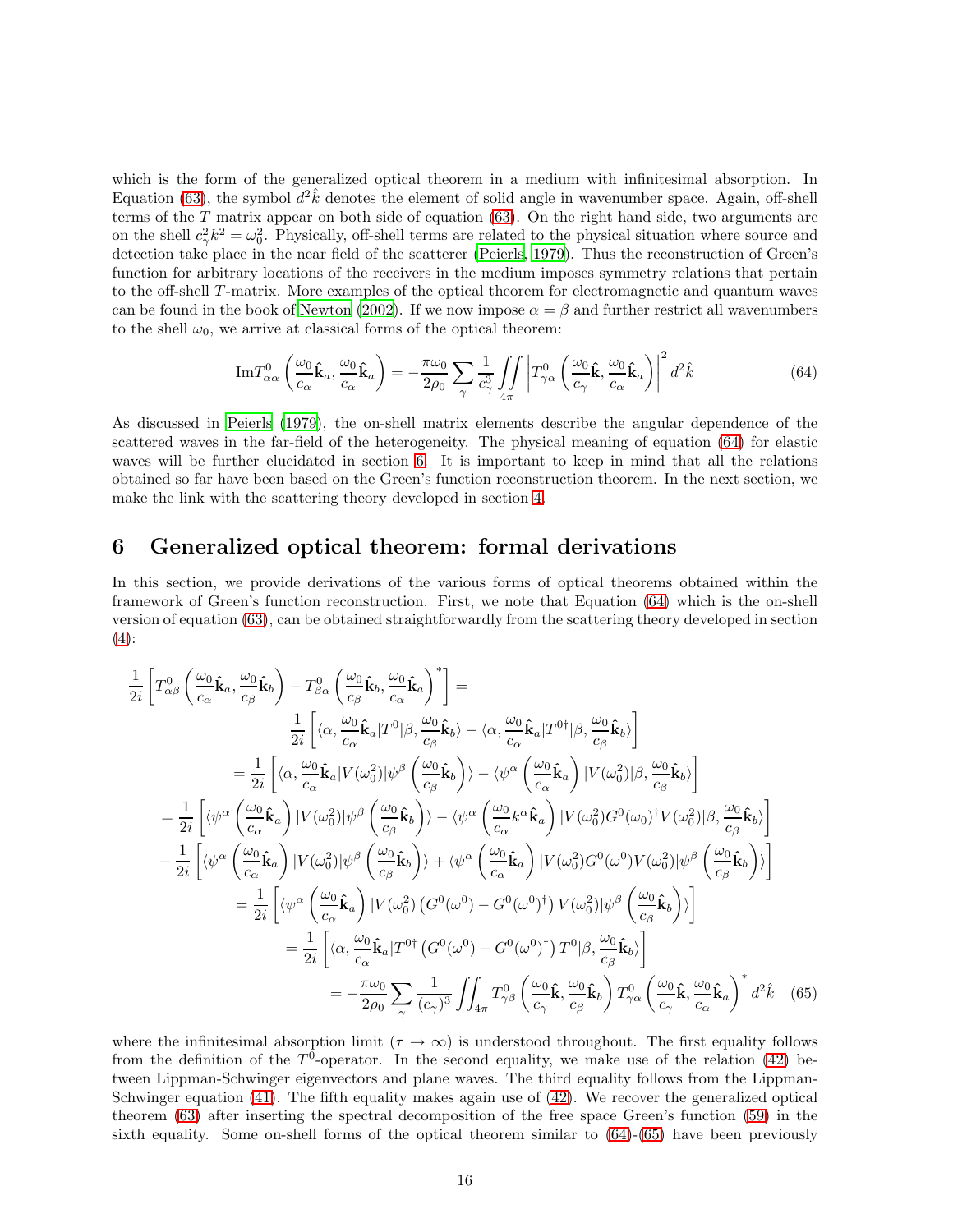derived in Lu [et al.](#page-24-5) [\(2011\)](#page-24-5) for a homogeneous and isotropic heterogeneity, and [Budreck and Rose \(1992\)](#page-24-14) for a general heterogeneity. These formulas are less general than the fully off-shell expressions [\(61\)](#page-14-5) and [\(63\)](#page-14-6). The physical meaning of the formula [\(64\)](#page-15-1) can be further elucidated by introducing the scattering amplitudes defined in [\(47\)](#page-12-3). From the definition of the scattering cross-section as the ratio between the total energy scattered per unit time, normalized by the energy flux density of the incoming plane wave:

$$
\sigma_{\alpha}(\hat{\mathbf{k}}_a) = \sum_{\beta} \frac{\rho_0 \omega_0^2 c_{\beta}}{\rho_0 \omega_0^2 c_{\alpha}} \iint_{4\pi} |f^{\beta - \alpha}(\hat{\mathbf{k}}_b, \hat{\mathbf{k}}_a)|^2 d^2 \hat{k}_b, \tag{66}
$$

we arrive at the following simple formula:

<span id="page-16-2"></span>
$$
\sigma_{\alpha}(\hat{\mathbf{k}}_a) = \frac{4\pi}{k_{\alpha}} \text{Im} f^{\alpha \leftarrow \alpha}(\hat{\mathbf{k}}_a, \hat{\mathbf{k}}_a), \tag{67}
$$

which has been derived by other authors in the past [\(Varatharajulu \(1977\)](#page-25-17); [Dassios](#page-24-11) *et al.* [\(1987\)](#page-24-11)). The physical meaning of equation [\(64\)](#page-15-1) is now clear: it expresses the conservation of energy in the scattering process. Energy conservation is realized thanks to the interference between the incident wave and the wave scattered exactly in the forward direction in the far-field.

To prove more general versions of the optical theorem, we invoke the spectral decomposition of Green's function of the heterogeneous medium in terms of the Lippman-Schwinger eigenvectors. We make no attempt to justify rigorously this decomposition and proceed completely formally. Mathematical foundations of this approach can be found in the book of [Reed and Simon \(1979](#page-24-15)) for quantum waves, of [Ramm \(1986\)](#page-24-16) for classical waves. A generalized eigenfunction expansion in terms of Lippman-Schwinger eigenvectors of the elastodynamic equation may also be found in the work of [Budreck and Rose \(1991\)](#page-24-8). Making use of the eigenvectors of the operator  $L^0 + V(\omega_0^2)$  introduced in equation [\(38\)](#page-11-2), we expand Green's function  $G$  as follows:

<span id="page-16-1"></span><span id="page-16-0"></span>
$$
G(\omega_0) = \sum_{\gamma} \iint_{4\pi} d^2 \hat{k} \int_0^{+\infty} \frac{|\psi^{\gamma}(k\hat{k})\rangle\langle\psi^{\gamma}(k\hat{k})|}{\rho_0(\omega_0^2 - c_{\gamma}^2 k^2 + i\omega_0/\tau)} k^2 dk.
$$
 (68)

In the case of quantum waves, this decomposition is correct if the scattering potential does not create bound states. Using the formal definition of the  $T^{(\omega_0^2)}$ -operator [\(39\)](#page-11-3) and the spectral representation [\(68\)](#page-16-0), we find in the limit  $(\tau \to \infty)$ :

$$
\frac{1}{2i} \left( T^{0}_{\alpha\beta}(\mathbf{k}_{a}, \mathbf{k}_{b}) - T^{0}_{\beta\alpha}(\mathbf{k}_{b}, \mathbf{k}_{a})^{*} \right) = \frac{1}{2i} \left( \langle \alpha, \mathbf{k}_{a} | V(\omega_{0}^{2}) | \beta, \mathbf{k}_{b} \rangle - \langle \alpha, \mathbf{k}_{a} | V(\omega_{0}^{2}) | \beta, \mathbf{k}_{b} \rangle \right) + \n\frac{1}{2i} \left( \langle \alpha, \mathbf{k}_{a} | V(\omega_{0}^{2}) G(\omega_{0}) V(\omega_{0}^{2}) | \beta, \mathbf{k}_{b} \rangle - \langle \alpha, \mathbf{k}_{a} | V(\omega_{0}^{2}) G(\omega_{0})^{\dagger} V(\omega_{0}^{2}) | \beta, \mathbf{k}_{b} \rangle \right) \n= -\frac{\omega_{0}}{\rho_{0} \tau} \sum_{\gamma} \iint_{4\pi} d^{2} \hat{k} \int_{0}^{+\infty} k^{2} \langle \alpha, \mathbf{k}_{a} | V(\omega_{0}^{2}) \frac{|\psi^{\gamma}(k\hat{\mathbf{k}})\rangle \langle \psi^{\gamma}(k\hat{\mathbf{k}})|}{[\omega_{0}^{2} - c_{\gamma}^{2}k^{2}]^{2} + \omega_{0}^{2}/\tau^{2}]} V(\omega_{0}^{2}) | \beta, \mathbf{k}_{b} \rangle dk \n= -\frac{\pi}{2\rho_{0}} \sum_{\gamma} \iint_{4\pi} d^{2} \hat{k} \int_{0}^{+\infty} \frac{k^{2}}{c_{\gamma}\omega_{0}} \left( \delta(k - \omega_{0}/c_{\gamma}) + \delta(k + \omega_{0}/c_{\gamma}) \right) \n\times \langle \alpha, \mathbf{k}_{a} | T^{\omega_{0}^{2}}(c_{\gamma}k) | \gamma, k\hat{k} \rangle \langle \gamma, k\hat{k} | T^{\omega_{0}^{2}}(c_{\gamma}k) | \beta, \mathbf{k}_{b} \rangle dk \n= -\frac{\pi\omega_{0}}{2\rho_{0}} \sum_{\gamma} \frac{1}{c_{\gamma}^{3}} \iint_{4\pi} d^{2} \hat{k} T^{\omega_{0}^{2}}_{\alpha\gamma} \left( \mathbf{k}_{a}, \frac{\omega_{0}}{c_{\gamma}} \hat{\mathbf{k}}; c^{\gamma} k = \omega_{0}
$$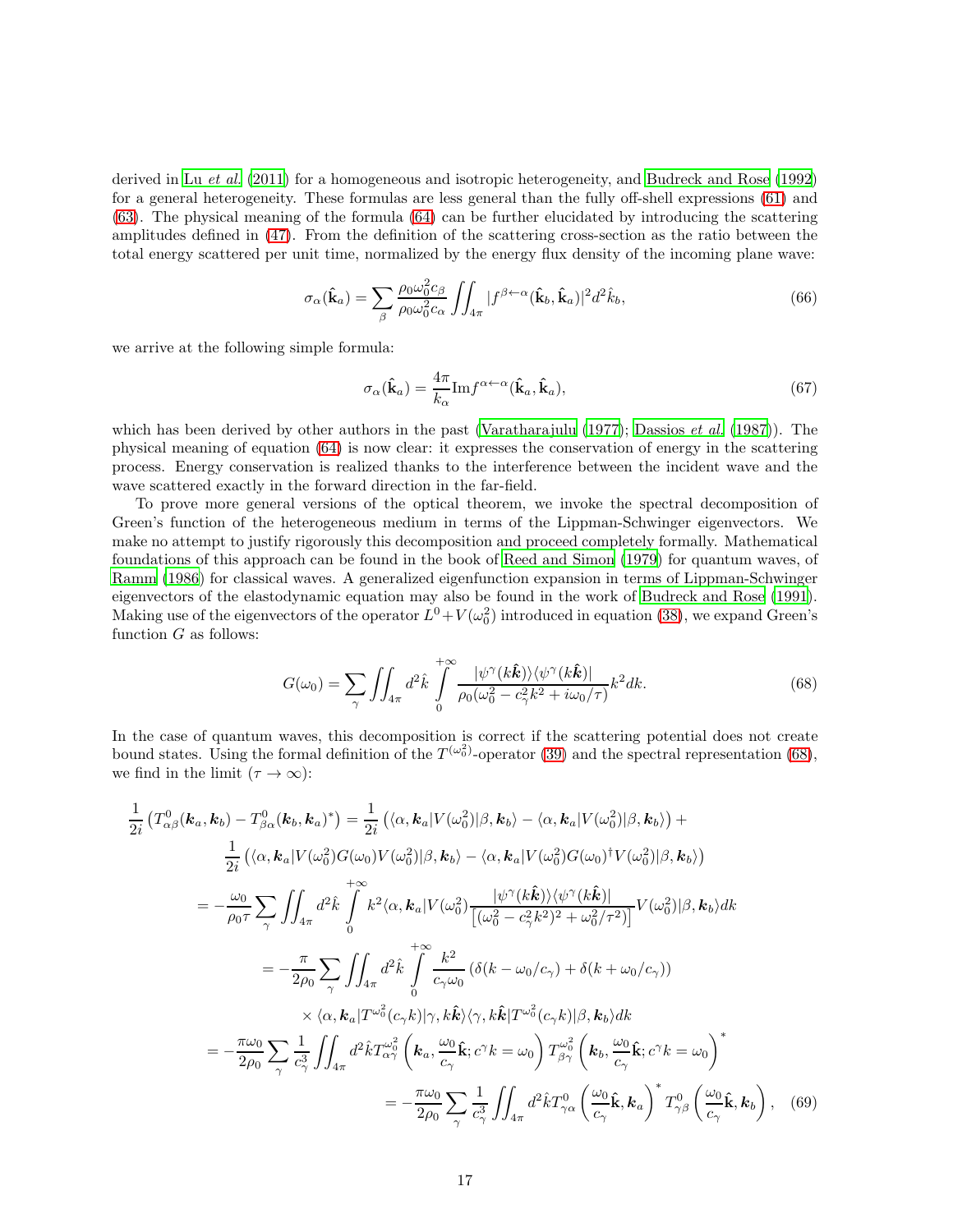which is identical to equation  $(63)$ . In the derivation of equation  $(69)$ , we made use of the limit  $(62)$ and of the reciprocity relations for the  $T^{(\omega_0^2)}$ -operator. In the third equality, we have made use of the Lippman-Schwinger eigenvectors introduced in equation [\(41\)](#page-12-6). It is to be noted that the previous results are correct irrespective of the sign of  $\omega_0$ , which is important when dealing with classical waves.

## <span id="page-17-0"></span>7 Application to a point-scatterer model

We now illustrate the process of Green's function reconstruction with a simple example of a 3-D heterogeneous medium composed of a single delta-like scattering potential. To render multiple-scattering calculations easier, it is often convenient to introduce a point-scatterer model in the same spirit as in the scalar case [\(Margerin and Sato](#page-24-6), [2011\)](#page-24-6). Mathematically, point-scattering poses some serious difficulties [\(de Vries](#page-24-17) et al., [1998\)](#page-24-17). Physically, the point scatterer model is obtained by regularizing the Born series for a scattering potential of the form:

<span id="page-17-1"></span>
$$
V(\omega_0^2) = \gamma(\omega_0^2) \mathcal{I}|\mathbf{x}_0\rangle\langle\mathbf{x}_0|,\tag{70}
$$

where  $\mathbf{x}_0$  is the location of the scattering center, and the physical significance of the parameter  $\gamma(\omega_0^2)$ will be further discussed below. The scattering potential  $V(\omega_0^2)$  has to be understood as a tensor product between two operators. The symbol  $\mathcal I$  denotes the identity operator in polarization space. It simply leaves unchanged the vectorial part of the wavefunction. The symbol  $|x_0\rangle\langle x_0|$  is a projection operator which picks out the value of the wavefunction exactly at position  $x_0$ , hence the name "point-scatterer". We will find that the scattering potential  $V(\omega_0^2)$  represents adequately a small scatterer with perfectly correlated perturbations of the density and P and S wave velocities according to:  $\delta c_p/c_p = \delta c_s/c_s = -\delta \rho/2\rho$ ,  $(\delta \lambda / \lambda = \delta \mu / \mu = 0)$ . No assumption on the smallness of the perturbation is made. In the representation (2), the scattering potential writes

<span id="page-17-4"></span><span id="page-17-3"></span>
$$
V_{ij}(\mathbf{k}, \mathbf{k}'; \omega_0^2) = \frac{\gamma(\omega_0^2)}{(2\pi)^3} e^{i\mathbf{x}_0 \cdot (\mathbf{k}' - \mathbf{k})} \delta_{ij}.
$$
\n(71)

To evaluate the scattering properties of such a perturbation, we make use of the formal Born series for the T-operator of elastic waves:

<span id="page-17-2"></span>
$$
T^{0} = V(\omega_{0}^{2}) + V(\omega_{0}^{2})G_{0}(\omega_{0})V(\omega_{0}^{2}) + V(\omega_{0}^{2})G_{0}(\omega_{0})V(\omega_{0}^{2})G_{0}(\omega_{0})V(\omega_{0}^{2}) + ...
$$
\n(72)

and evaluate the matrix elements in the representation (2)

$$
\langle \mathbf{k}, i | T^{0} | j, \mathbf{k}' \rangle = V_{ij}(\mathbf{k}, \mathbf{k}'; \omega_{0}^{2}) + \sum_{i_{1}} \iiint_{\mathbb{R}^{3}} \langle \mathbf{k}, i | V(\omega_{0}^{2}) | i_{1}, \mathbf{k}_{1} \rangle \langle i_{1}, \mathbf{k}_{1} | G^{0}(\omega_{0}) V(\omega_{0}^{2}) | j, \mathbf{k}' \rangle d^{3} k_{1} +
$$
  

$$
\sum_{i_{1}, i_{2}} \iiint_{\mathbb{R}^{6}} \langle \mathbf{k}, i | V(\omega_{0}^{2}) | i_{1}, \mathbf{k}_{1} \rangle \langle \mathbf{k}_{1}, i_{1} | G^{0}(\omega_{0}) V(\omega_{0}^{2}) | i_{2}, \mathbf{k}_{2} \rangle \langle i_{2}, \mathbf{k}_{2} | G^{0}(\omega_{0}) V(\omega_{0}^{2}) | j, \mathbf{k}' \rangle d^{3} k_{1} d^{3} k_{2} + \cdots \quad (73)
$$

The need for regularization stems from the fact that repeated visits of the same scatterer involve evaluations of the free space Green's function for coincident source and receiver, which clearly diverges. We now show that for a scattering potential of the form [\(70\)](#page-17-1), the Born series [\(72\)](#page-17-2) can be summed analytically after the return Green's function is made finite. To make sense of expression [\(73\)](#page-17-3), we need to evaluate the matrix elements of the operator  $G_0(\omega_0)V(\omega_0^2)$ :

<span id="page-17-5"></span>
$$
\langle \mathbf{k}, i | G^{0}(\omega_{0}) V(\omega_{0}) | j, \mathbf{k'} \rangle = \sum_{i_{1}} \iiint_{\mathbb{R}^{3}} \langle \mathbf{k}, i | G^{0}(\omega_{0}) | i_{1}, \mathbf{k}_{1} \rangle \langle i_{1}, \mathbf{k}_{1} | V(\omega_{0}^{2}) | j, \mathbf{k'} \rangle d^{3} k_{1}
$$

$$
= \frac{\gamma(\omega_{0}^{2}) e^{i \mathbf{x}_{0} \cdot (\mathbf{k'} - \mathbf{k})}}{(2\pi)^{3}} \qquad (74)
$$

$$
\times \left( \frac{\hat{k}_{i} \hat{k}_{j}}{\rho_{0}(\omega_{0}^{2} - (c_{p}k)^{2} + i\omega_{0}/\tau)} + \frac{\delta_{ij} - \hat{k}_{i} \hat{k}_{j}}{\rho_{0}(\omega_{0}^{2} - (c_{s}k)^{2} + i\omega_{0}/\tau)} \right),
$$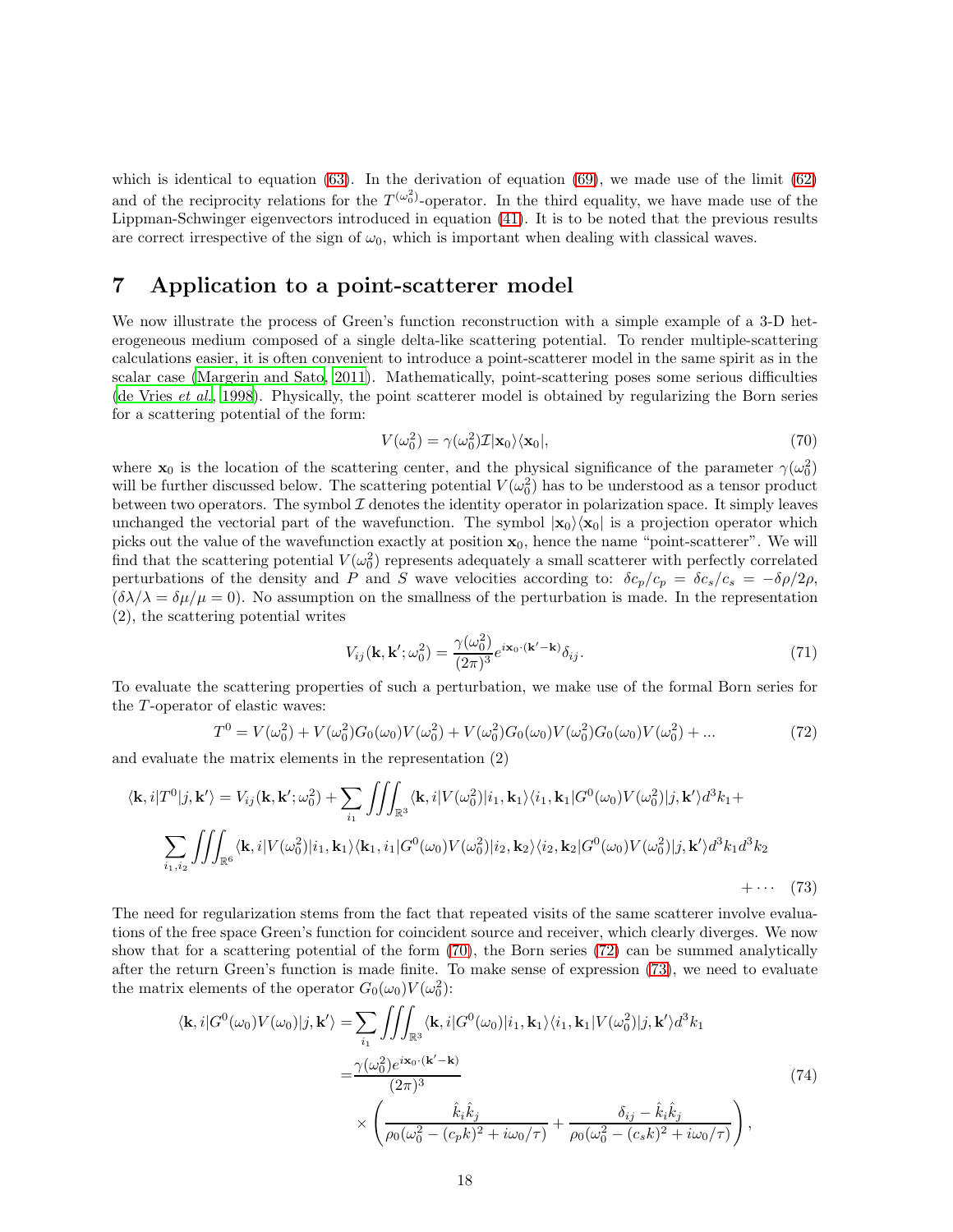where we have made use of equations [\(14\)](#page-5-0) and [\(71\)](#page-17-4). Reporting expression [\(74\)](#page-17-5) in the first integral of Equation [\(73\)](#page-17-3) we obtain:

<span id="page-18-2"></span>
$$
I_{1} = \frac{\gamma(\omega_{0}^{2})e^{i\mathbf{x}_{0}\cdot(\mathbf{k}'-\mathbf{k})}}{(2\pi)^{3}} \iiint_{\mathbb{R}^{3}} \left( \frac{\hat{\mathbf{k}}_{1}\hat{\mathbf{k}}_{1}}{\rho_{0}(\omega_{0}^{2}-(c_{p}k_{1})^{2}+i\omega_{0}/\tau)} + \frac{\mathcal{I}-\hat{\mathbf{k}}_{1}\hat{\mathbf{k}}_{1}}{\rho_{0}(\omega_{0}^{2}-c_{s}^{2}k_{1}^{2}+i\omega_{0}/\tau)} \right) d^{3}k_{1}
$$
  
= 
$$
\frac{\gamma(\omega_{0}^{2})e^{i\mathbf{x}_{0}(\mathbf{k}'-\mathbf{k})}}{(2\pi)^{3}} \frac{\mathcal{I}4\pi\gamma(\omega_{0}^{2})}{3(2\pi)^{3}} \left( \int_{0}^{\infty} \frac{k_{1}^{2}dk_{1}}{\rho_{0}(\omega_{0}^{2}-c_{p}^{2}k_{1}^{2}+i\omega_{0}/\tau)} + 2 \int_{0}^{\infty} \frac{k_{1}^{2}dk_{1}}{\rho_{0}(\omega_{0}^{2}-c_{s}^{2}k_{1}^{2}+i\omega_{0}/\tau)} \right), \tag{75}
$$

where we have used:

$$
\iint_{4\pi} \hat{\mathbf{k}}_1 \hat{\mathbf{k}}_1 d^2 \hat{k}_1 = \frac{4\pi \mathcal{I}}{3}.
$$
\n(76)

Similarly, for the second integral of equation [\(72\)](#page-17-2), one obtains:

<span id="page-18-3"></span>
$$
I_2 = \frac{\gamma(\omega_0^2)}{(2\pi)^3} e^{i\mathbf{x}_0(\mathbf{k}'-\mathbf{k})} \left[ \frac{\mathcal{I}4\pi\gamma(\omega_0^2)}{3(2\pi)^3} \left( \int_0^\infty \frac{k_1^2 dk_1}{\rho_0(\omega_0^2 - c_p^2 k_1^2 + i\omega_0/\tau)} + 2 \int_0^\infty \frac{k_1^2 dk_1}{\rho_0(\omega_0^2 - c_s^2 k_1^2 + i\omega_0/\tau)} \right) \right]^2.
$$
 (77)

From equations [\(75\)](#page-18-2)-[\(77\)](#page-18-3), we infer that the Born series is in fact a simple geometric series. The last integrals in [\(75\)](#page-18-2)-[\(77\)](#page-18-3) diverge and need to be regularized. We proceed as in [van Rossum and Nieuwenhuizen](#page-25-18) [\(1999\)](#page-25-18), by introducing a large momentum cut-off to avoid divergence of the real part of Green's function. Let us illustrate this procedure for the  $P$  modes. We rewrite the first integral on the right-hand side of equation [\(77\)](#page-18-3) as follows:

$$
J = \frac{1}{\rho_0 c_p^2} \int_0^\infty \frac{k_1^2 dk_1}{k_p^2 - k_1^2 + ik_p/l_p}
$$
  
=  $\frac{1}{\rho_0 c_p^2} \int_0^\infty k_1^2 dk_1 \left[ \frac{1}{(k_p^2 - k_1^2 + ik_p/l_p)} + \frac{1}{k_1^2} \right] - \frac{1}{\rho_0 c_p^2} \int_0^\infty dk_1,$  (78)

where  $k_p = \omega_0/c_p$  and  $l_p = c_p \tau$ . Note that terms of order  $1/l_p^2$  have been neglected in the numerator, which implies that absorption is sufficiently small. In the first integral, we have subtracted out the divergent part. In the second integral, we introduce a large momentum cut-off with a scale length a to obtain:

$$
J \approx \frac{1}{\rho_0 c_p^2} \int_0^\infty \frac{(k_p + i/2l_p)^2 dk_1}{k_p^2 - k_1^2 + ik_p/l_p} - \frac{1}{\rho_0 c_p^2} \int_0^{l/a} dk_1
$$
  

$$
\approx -\frac{1}{\rho_0 c_p^2} \left( \frac{1}{a} - \frac{\pi}{4l_p} + i \frac{\pi k_p}{2} \right),
$$
 (79)

<span id="page-18-4"></span>where  $k_p = \omega_0/c_p$ . Combining equations [\(75\)](#page-18-2)-[\(77\)](#page-18-3) and [\(79\)](#page-18-4), one may rewrite the formal series expression of the  $T^0$ -matrix given by  $(72)$  in the form:

<span id="page-18-0"></span>
$$
T_{ij}^{0}(\mathbf{k}, \mathbf{k}') = \frac{e^{i\mathbf{x}_{0}(\mathbf{k}' - \mathbf{k})}t(\omega_{0})\delta_{ij}}{(2\pi)^{3}},
$$
\n(80)

where the scalar  $t(\omega_0)$ -matrix can be expressed as:

<span id="page-18-1"></span>
$$
t(\omega_0) = \frac{\gamma(\omega_0^2)}{1 - \gamma(\omega_0^2)U(\omega_0)},\tag{81}
$$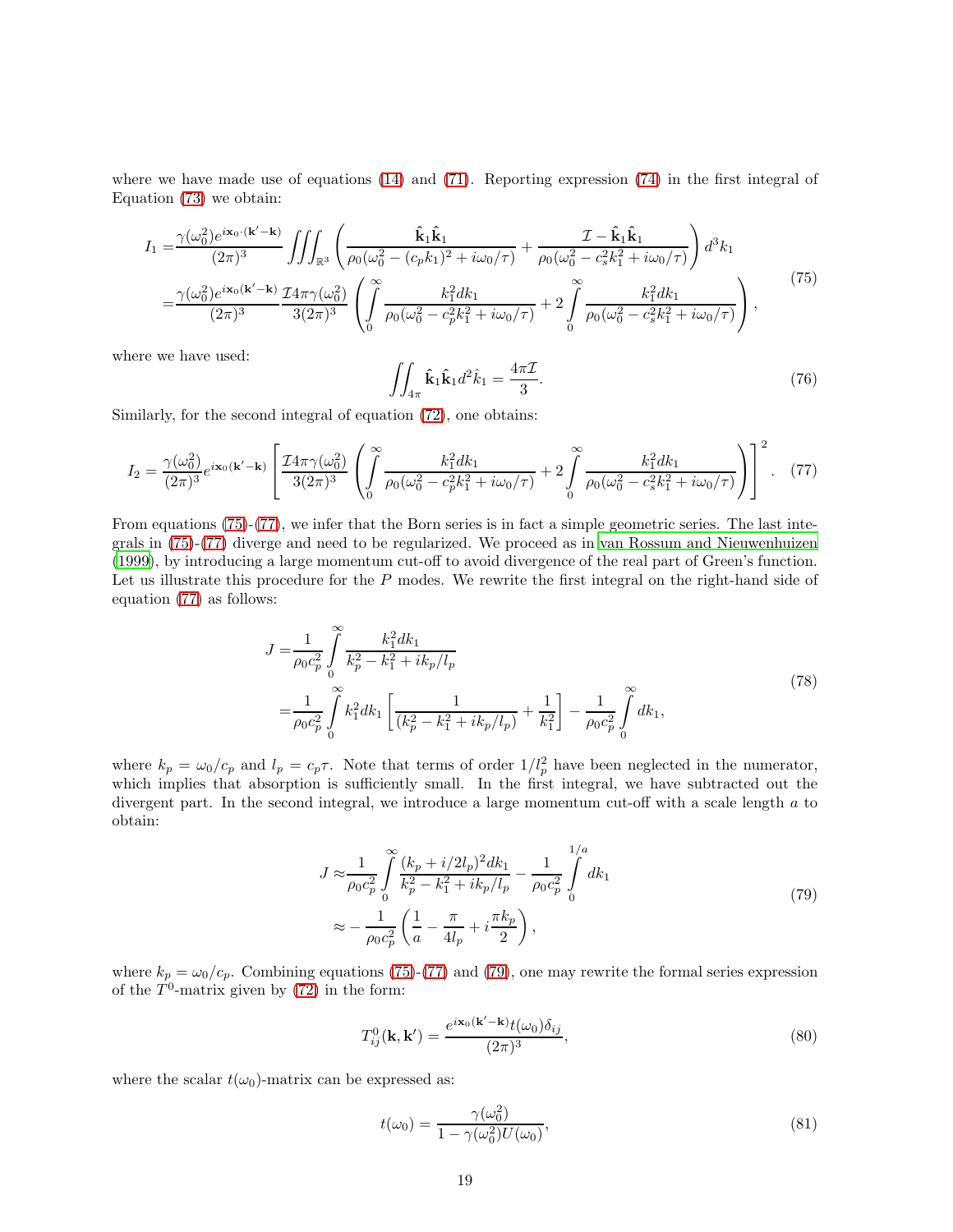and we have introduced an effective potential:

$$
U(\omega_0) = -\frac{1}{6\rho_0 \pi^2} \left[ \kappa + i\pi \left( \frac{\omega_0}{2c_p^3} + \frac{\omega_0}{c_s^3} \right) \right]
$$
(82)

$$
\kappa = \frac{1}{a} \left( \frac{2}{c_s^2} + \frac{1}{c_p^2} \right) - \frac{\pi}{2\tau} \left( \frac{1}{2c_p^3} + \frac{1}{c_s^3} \right) \tag{83}
$$

where the length  $\alpha$  stems from the large momentum cut-off. The result [\(81\)](#page-18-1) is valid irrespective of the sign of  $\omega_0$ . Equations [\(80\)](#page-18-0)-[\(81\)](#page-18-1) offer a generalization of the point-scattering model to vector elastic waves. The regularization procedure is not unique as illustrated by [de Vries](#page-24-17) *et al.* [\(1998](#page-24-17)) for scalar and electromagnetic waves. The most important point is the preservation of the local imaginary part of the free space Green's function:

<span id="page-19-2"></span>
$$
\operatorname{Im} G_{ij}^0(\mathbf{x}, \mathbf{x}) = -\frac{\delta_{ij}}{4\pi\rho_0} \left( \frac{\omega}{3c_p^3} + \frac{2\omega}{3c_s^3} \right),\tag{84}
$$

which is proportional to the density of states, i.e. the number of modes per unit volume and frequency. We note that the imaginary part of the free space Green's function at  $(x, x)$  is an equipartition mixture of P and S waves and does not depend on the absorption time  $\tau$ . The result [\(81\)](#page-18-1) for the t-matrix is valid for a small, finite amount of uniform absorption inside the medium. Note that because the absorbing properties of the scatterer match those of the embedding matrix the scattering potential is real.

To analyze the properties of our point scatterer, we make use of the relation [\(47\)](#page-12-3) providing the relation between the scattering amplitude and the  $T^0$ -operator. The scattering pattern is obtained by sandwiching the  $T^0$ -operator between two plane waves, i.e. we take the matrix elements of  $T^0$  in representation (3).

$$
f^{\alpha+\beta}(\hat{\mathbf{k}}_a; \hat{\mathbf{k}}_b) \propto \langle \mathbf{k}_a, \alpha | T^0 | \mathbf{k}_b, \beta \rangle \propto \langle \mathbf{p}^{\alpha} | \mathcal{I} | \hat{\mathbf{q}}^{\beta} \rangle = \hat{\mathbf{p}}^{\alpha} \cdot \hat{\mathbf{q}}^{\beta},
$$
\n(85)

where  $\hat{\mathbf{p}}^{\alpha}, \hat{\mathbf{q}}^{\beta}$  denote the polarization vector of the scattered and incident wave, respectively. Let us specialize the last result by introducing a spherical coordinate system where the polar angle  $\theta$  is measured from the axis pointing in the direction of the incident wave with wavevector  $\mathbf{k}_b$ . For the different scattering type, we obtain the following angular dependence: (1) P to P: cos $\theta$ ; (2) P to SV and SV to P: sin $\theta$ ; (3) SV to SV:  $\cos\theta$ , (4) SH to SH: no angular dependence (in and out polarization vectors are parallel), where SV and SH denote transverse polarizations in and perpendicular to the scattering plane, respectively. All other coupling terms are zero. These results agree with the scattering pattern for a pure density perturbation (constant Lam´e parameters) in the low-frequency or Rayleigh regime. The scattering pattern is anisotropic but non-preferential, i.e., there is equal amount of forward and backward scattering. This property is typical of a scatterer whose size is much smaller than the wavelength. There is no mode conversion in the forward direction as required by symmetry consideration. Reporting expression [\(80\)](#page-18-0) in the usual form of the optical theorem [\(67\)](#page-16-2), we find the following relations for the scattering cross-sections in terms of the t-matrix:

$$
\sigma_p = -\frac{1}{\rho_0 c_p} \text{Im} \frac{t}{\omega_0} \tag{86a}
$$

$$
\sigma_s = -\frac{1}{\rho_0 c_s} \text{Im} \frac{t}{\omega_0},\tag{86b}
$$

which implies:

<span id="page-19-1"></span><span id="page-19-0"></span>
$$
c_p \sigma_p = c_s \sigma_s. \tag{87}
$$

The relation [\(87\)](#page-19-0) is valid for a point scatterer but not generally true. Finally, let us identify the parameter  $\gamma(\omega_0^2)$  with  $-\delta\rho\omega_0^2$ V, with V the volume of the scatterer and  $\delta\rho$  the density contrast between the scatterer and the matrix. By substituting expression [\(81\)](#page-18-1) into expression [\(86a\)](#page-19-1), and taking the limit  $\omega_0 \to 0$ , we find:

$$
\sigma_p = \frac{2\mathcal{V}}{9} \left( \frac{1}{2c_p^3} + \frac{1}{c_s^3} \right) \left( \frac{\delta \rho}{\rho_0} \right)^2 \frac{\omega_0^4 r^3}{c_p},\tag{88}
$$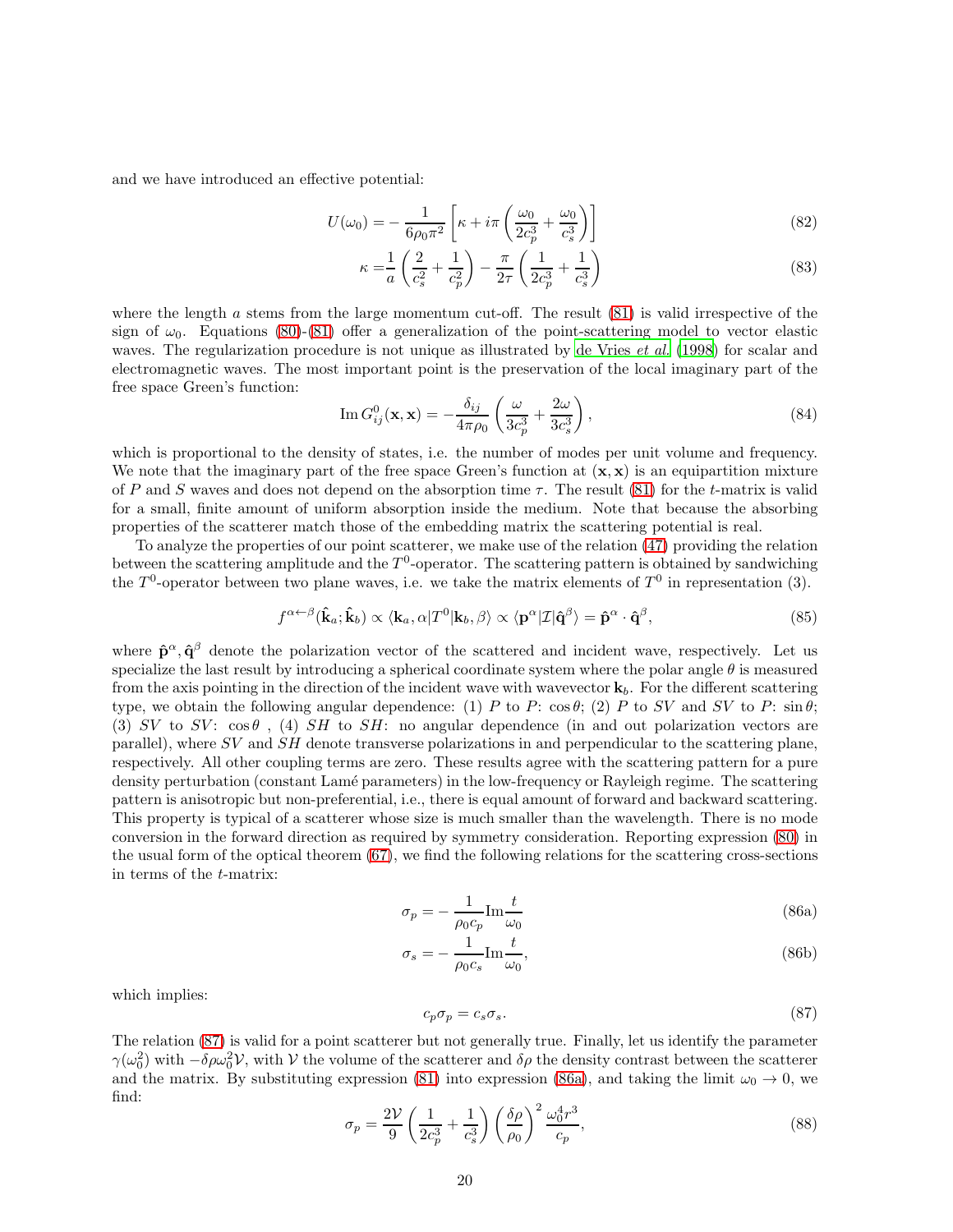with  $r$  the scatterer radius. These results concur with previous analytical solutions of the scattering problem for a spherical inclusion in the Rayleigh regime [\(Korneev and Johnson, 1993\)](#page-24-18). We have therefore defined a physically meaningful point-scatterer for elastic waves. It is important to note that relation [\(87\)](#page-19-0) pertains to a localized perturbation of the density at *fixed* Lamé parameters  $\lambda$  and  $\mu$ .

The final step of our investigation of the point scatterer concerns the verification of the complete identity [\(61\)](#page-14-5). On the right-hand side, we find:

$$
\frac{1}{2i}\left(T_{\alpha\beta}^{0}(\mathbf{k}_{a},\mathbf{k}_{b})-T_{\beta\alpha}^{0}(\mathbf{k}_{b},\mathbf{k}_{a})^{*}\right)=\frac{\hat{\mathbf{p}}^{\alpha}\cdot\hat{\mathbf{q}}^{\beta}e^{i\mathbf{x}_{0}\cdot(\mathbf{k}_{b}-\mathbf{k}_{a})}\text{Im}t(\omega_{0})}{(2\pi)^{3}}
$$
(89)

The left-hand side can be calculated as follows:

$$
-\frac{\omega_0}{\rho_0 \tau} \sum_{\gamma} \iiint \frac{T_{\gamma\beta}^0(\mathbf{k}, \mathbf{k}_b) T_{\gamma\alpha}^0(\mathbf{k}, \mathbf{k}_a)^*}{(\omega_0^2 - (c_\gamma k)^2)^2 + \omega_0^2/\tau^2} d^3k =
$$
  

$$
-\frac{\omega_0}{\rho_0 \tau (2\pi)^6} \sum_{\gamma} \iiint \frac{|t(\omega_0)|^2 e^{i\mathbf{x}_0 \cdot (\mathbf{k}_b - \mathbf{k}_a)} \langle \hat{\mathbf{p}}^{\alpha} |\gamma, \mathbf{k} \rangle \langle \gamma, \mathbf{k} | \hat{\mathbf{q}}^{\beta} \rangle}{(\omega_0^2 - (c_\gamma k)^2)^2 + \omega_0^2/\tau^2} d^3k
$$
  

$$
= -\frac{4\pi \omega_0 |t(\omega_0)|^2 \hat{\mathbf{p}}^{\alpha} \cdot \hat{\mathbf{q}}^{\beta}}{3\rho_0 \tau (2\pi)^6} \sum_{\gamma} \int_0^{+\infty} \frac{k^2 dk}{(\omega_0^2 - (c_\gamma k)^2)^2 + \omega_0^2/\tau^2}
$$
  

$$
= \frac{-\omega_0 |t(\omega_0)|^2 \hat{\mathbf{p}}^{\alpha} \cdot \hat{\mathbf{q}}^{\beta}}{(2\pi)^3 6\pi \rho_0} \left(\frac{1}{c_s^3} + \frac{1}{2c_p^3}\right), \quad (90)
$$

a result valid in both absorbing (finite  $\tau$ ) and non-absorbing media ( $\tau \to \infty$ ). From equation [\(84\)](#page-19-2), we deduce a relation analog to the scalar case [\(van Rossum and Nieuwenhuizen](#page-25-18), [1999](#page-25-18)):

<span id="page-20-1"></span>
$$
\mathrm{Im}t(\omega_0)\mathcal{I} = |t(\omega_0)|^2 \mathrm{Im}G^0(\mathbf{x}, \mathbf{x}; \omega_0). \tag{91}
$$

A straightforward calculation shows that relation [\(91\)](#page-20-1) is indeed verified by the t-matrix obtained from the regularization procedure. With this simple example we have therefore illustrated the relation between the reconstruction of the elastic Green's function and the conservation of energy in scattering. These results can be generalized to more complex multiple-scattering media. Such developments will be presented elsewhere.

#### <span id="page-20-0"></span>8 Discussion and Conclusion

The reconstruction of Green's function of a homogeneous elastic medium from random noise sources was previously studied by Sánchez-Sesma and Campillo (2006). These authors used a decomposition of the random wavefield into a sum of uncorrelated plane P and S waves at equipartition. In this paper, we gave a precise mathematical formulation of the equipartition condition in equation [\(34\)](#page-10-0). Using the Dirac calculus, we can show the complete equivalence between the equipartition state and an excitation of the system by randomly oriented and homogeneously distributed uncorrelated forces. Noting the relations:

$$
f_l(\mathbf{x}_1;\omega_1) f_k(\mathbf{x}_0;\omega_0)^* = \langle l, \mathbf{x}_1 | f(\omega_1) \rangle \langle f(\omega_0) | k, \mathbf{x}_0 \rangle \tag{92a}
$$

$$
\tilde{f}_{\beta}(\mathbf{k}_1;\omega_1)\tilde{f}_{\alpha}(\mathbf{k}_0;\omega_0)^* = \langle \beta, \mathbf{k}_1 | f(\omega_1) \rangle \langle f(\omega_0) | \alpha, \mathbf{k}_0 \rangle, \tag{92b}
$$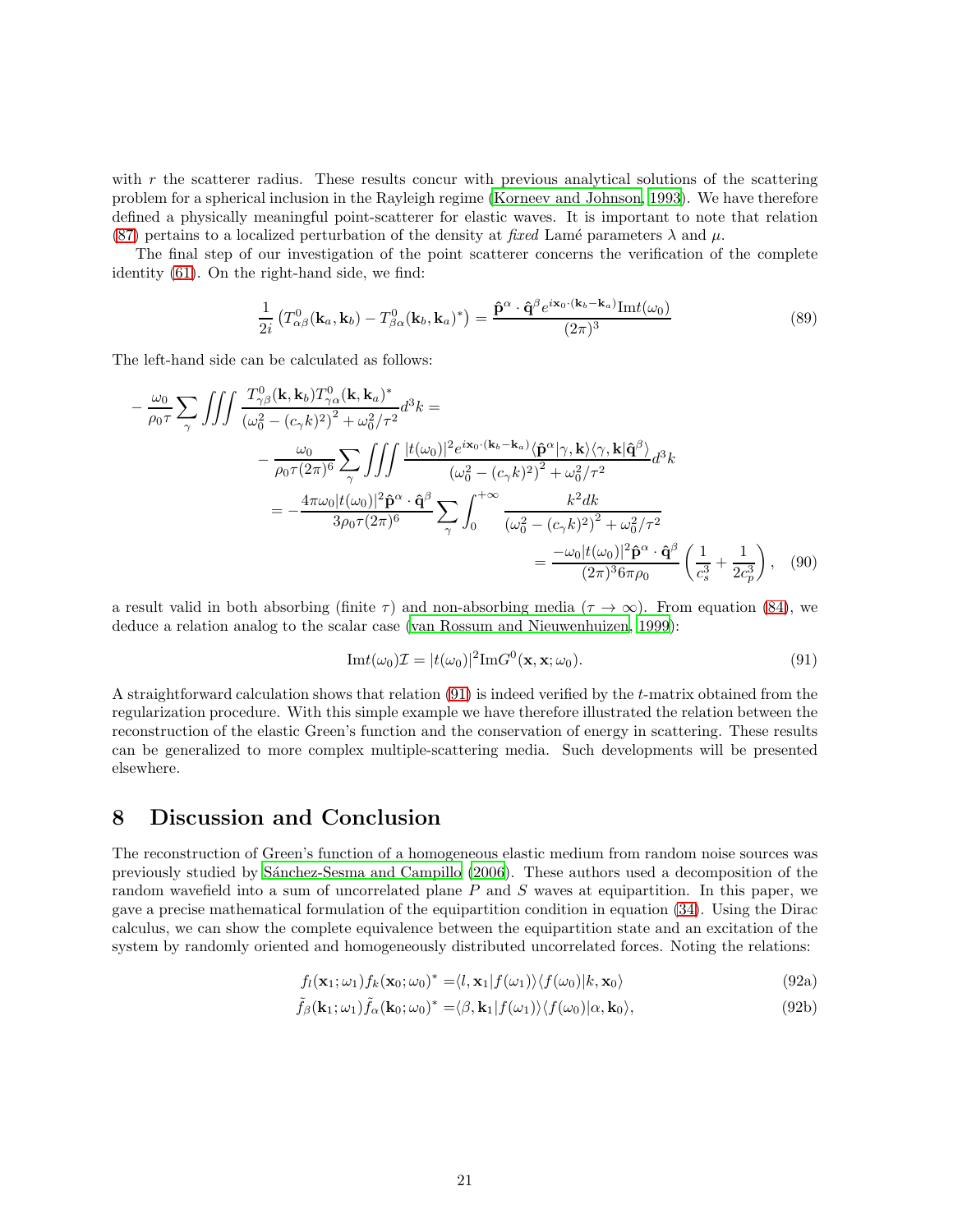

<span id="page-21-0"></span>Figure 3: Energy balance of a random wavefield in a homogeneous isotropic elastic medium containing a scatterer. The scatterer is illuminated by uncorrelated plane  $P$  and  $S$  waves coming from all possible space directions. The total energy carried by  $P$  waves increases because an  $S$  wave propagating in direction  $n'$  can be converted into a P wave propagating in direction n. The reciprocal situation shows a P wave propagating in direction  $-\mathbf{n}$  and converted into an S wave propagating in direction  $-\mathbf{n}'$ . This scattering process entails a decrease of the total  $P$  wave energy. For an incident wavefield at equipartition the two contributions cancel exactly. The same argument applies to the total  $S$  energy.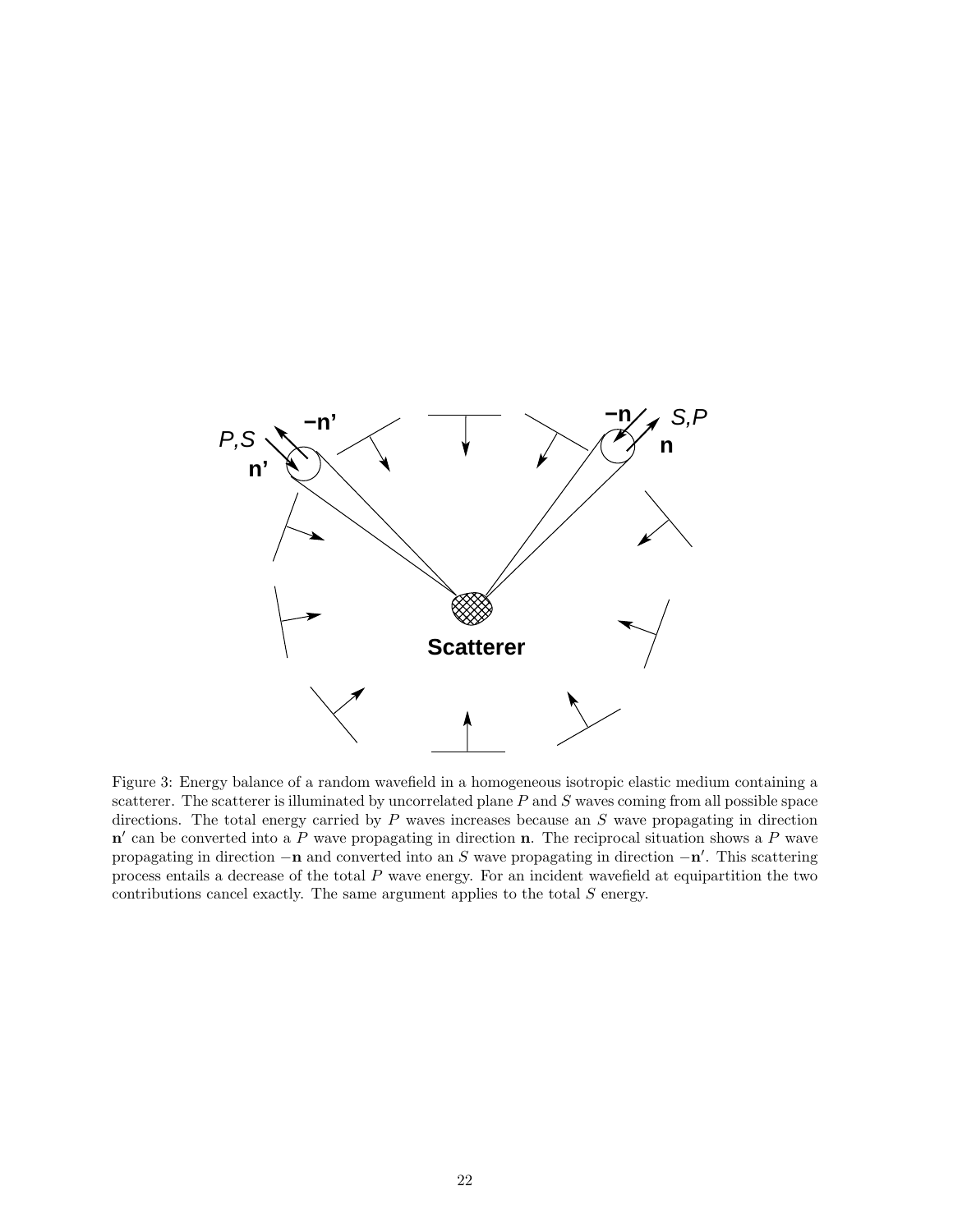we obtain:

<span id="page-22-0"></span>
$$
\langle \langle \tilde{f}_{\beta}(\mathbf{k}_{1}; \omega_{1}) \tilde{f}_{\alpha}(\mathbf{k}_{0}; \omega_{0})^{*} \rangle \rangle =
$$
\n
$$
\sum_{k,l} \iiint_{\mathbb{R}^{6}} \langle \langle (\langle \beta, \mathbf{k}_{1} | l, \mathbf{x}_{1} \rangle \langle l, \mathbf{x}_{1} | f(\omega_{1}) \rangle \langle f(\omega_{0}) | k, \mathbf{x}_{0} \rangle \langle k, \mathbf{x}_{0} | \alpha, \mathbf{k}_{0} \rangle \rangle \rangle d^{3}x_{0} d^{3}x_{1}
$$
\n
$$
= 2\pi S(\omega_{0})\delta(\omega_{0} - \omega_{1})
$$
\n
$$
\times \sum_{k,l} \iiint_{\mathbb{R}^{6}} \delta(\mathbf{x}_{0} - \mathbf{x}_{1}) \delta_{kl}(\langle \beta, \mathbf{k}_{1} | k, \mathbf{x}_{0} \rangle \langle l, \mathbf{x}_{1} | \alpha, \mathbf{k}_{0} \rangle) d^{3}x_{0} d^{3}x_{1}
$$
\n
$$
= 2\pi S(\omega_{0})\delta(\omega_{0} - \omega_{1}) \sum_{k} \iiint_{\mathbb{R}^{3}} \langle \beta, \mathbf{k}_{1} | k, \mathbf{x}_{0} \rangle \langle k, \mathbf{x}_{0} | \alpha, \mathbf{k}_{0} \rangle d^{3}x_{0}
$$
\n
$$
= 2\pi S(\omega_{0})\delta(\omega_{0} - \omega_{1}) \delta_{\alpha\beta}\delta(\mathbf{k}_{0} - \mathbf{k}_{1})
$$
\n(93)

Equation [\(93\)](#page-22-0), demonstrates that from the point of view of correlations, a white noise distribution of random forces and a wavefield at equipartition are equivalent. We may also illustrate this point with physical arguments. First we note that the radiation of energy by a single force can be evaluated from the far-field solutions. For the P-wave radiation, we multiply  $r^2 \rho_0 \omega_0^2 c_p$  by the squared modulus of Green's function  $g^p(\mathbf{r}; \omega_0)$  as given by Equation [\(10b\)](#page-5-5). The procedure is the same for the S wave radiation, except for the substitution  $c_p \to c_s$ . It follows that the ratio between the total S- and P- energy radiated by a force is  $2(c_p/c_s)^3$ , which rigorously coincides with the ratio of the equipartition state. A homogeneous distribution of randomly oriented forces will therefore generate  $P$  and  $S$  waves propagating in all possible directions with a local energy density of  $P$  and  $S$  waves satisfying the equipartition relation  $E^S/E^P = 2c_p^3/c_s^3$ . Thus we find that the force distribution [\(12\)](#page-5-4) guarantees the existence of the equipartition state and the reconstruction of Green's function. It is important to note that the model of absorption that we have developed implies equality of the intrinsic quality factor between P and S waves. This assumption may not always be fulfilled in practice. If the absorption times of P and S waves are different, the P-to-S energy ratio differs from that of the equipartition state and Green's function reconstruction will be imperfect.

The requirement of equipartition for the successful reconstruction of Green's function of a heterogeneous medium has been widely noted. [Derode](#page-24-19) et al. [\(2003\)](#page-24-19) have studied numerically and theoretically the reconstruction of Green's function of a heterogeneous, open medium illuminated by either random or deterministic sources. They gave a criterion based on time-reversal arguments to discuss the optimal arrangement of the sources. The reconstruction of Green's function of a heterogeneous medium illuminated by an incident random wavefield at equipartition has been considered theoretically by [Weaver and Lobkis](#page-26-2)  $(2004)$  for scalar waves. Sánchez-Sesma *et al.*  $(2006)$  $(2006)$  have demonstrated that when a cylindrical scatterer is illuminated by random plane  $P$  and  $S$  waves at equipartition in 2-D, the cross-correlation of the wavefield allows the reconstruction of the complete Green's function, including the waves scattered by the cylinder. In the case of a distribution of sources on a remote surface enclosing the receivers and a 3-D isotropic and homogeneous heterogeneity, Lu  $et$  al. [\(2011\)](#page-24-5) showed that the wavefield incident on the scatterer must obey an equipartition relation. Their derivation supposes that the medium is free from absorption. In this work, we have generalized these results to an arbitrary, localized heterogeneity and have given an application to a point-scatterer. To make the link with previous investigations, we now consider the impact of a localized scatterer on the equipartition state. In Figure [3,](#page-21-0) we present a detailed balance of the energy carried by each wave mode to show that equipartition is globally preserved in a scattering system. Let us consider a bundle of plane P waves coming from space direction  $n'$  with mean squared amplitude  $\langle |A^P({\bf n}')|^2 \rangle$ . Upon scattering, the P waves will be mode converted into S waves propagating into direction n. Reciprocally, we may consider incident S waves propagating in direction  $-\mathbf{n}$ with mean-squared amplitude  $\langle |A^S(-n)|^2 \rangle$  and mode converted into P waves propagating in direction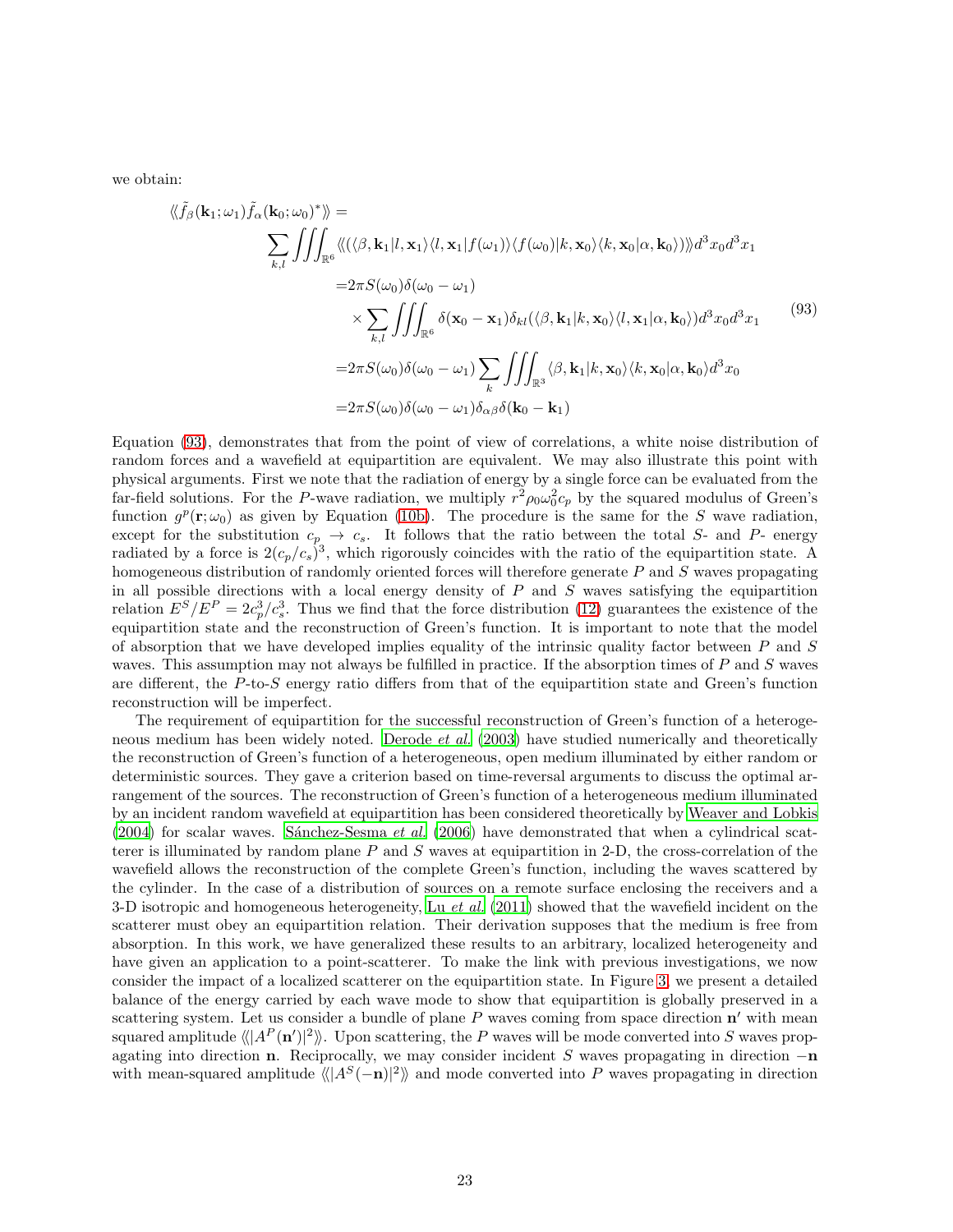<span id="page-23-2"></span> $-n'$ . Let us now consider the balance of energy carried by P waves in the scattering process:

$$
\frac{dE^{P}}{dt} = -\rho_{0}\omega_{0}^{2}c_{s} \iint_{4\pi\times4\pi} d^{2}n \langle \langle |A^{P}(\mathbf{n}')|^{2} \rangle \langle |f^{S_{1} \leftarrow P}(\mathbf{n}, \mathbf{n}')|^{2} + |f^{S_{2} \leftarrow P}(\mathbf{n}, \mathbf{n}')|^{2} \rangle d^{2}n' + \rho_{0}\omega_{0}^{2}c_{p} \iint_{4\pi\times4\pi} d^{2}n (\langle \langle |A^{S_{1}}(-\mathbf{n})|^{2} \rangle \rangle |f^{P \leftarrow S_{1}}(-\mathbf{n}', -\mathbf{n})|^{2} \langle \langle |A^{S_{2}}(-\mathbf{n})|^{2} \rangle \rangle |f^{P \leftarrow S_{2}}(-\mathbf{n}', -\mathbf{n})|^{2} d^{2}n',
$$
\n(94)

where  $E^P$  denotes the total energy carried by P waves. In equation [\(94\)](#page-23-2), the integrals are performed over all possible space directions  $\bf{n}$  and  $\bf{n}'$ . The first term represents the rate of energy conversion from  $P$  waves to  $S$  waves in the scattering process. This contributes to a decrease to the total  $P$  energy, hence the minus sign. The second term corresponds to the reciprocal process where  $P$  energy increases because of the S to P mode conversions. For the description of the shear wave motion, we have chosen a basis of linear polarizations  $\{S_1, S_2\}$  as illustrated in Figure [2.](#page-7-0) Other bases such as left-handed and righthanded circular polarizations are popular in optics. For a wavefield at equipartition the mean squared amplitudes are independent of the vectors **n** and **n'** and satisfy the relations:  $c_s^3 \langle \langle |A^{S_1}|^2 \rangle \rangle = c_p^3 \langle \langle |A^P|^2 \rangle \rangle$ ,  $\langle |A^{S_1}|^2 \rangle = \langle |A^{S_2}|^2 \rangle$ . Because of the fundamental reciprocity relations of conversion scattering derived in equation [\(50\)](#page-13-3), we find that the total energy carried by P waves is constant, i.e.  $dE^P/dt = 0$ . This implies that equipartition is globally preserved by the introduction of a scatterer in the medium. This simple argument highlights again the link between Green's function reconstruction and equipartition.

In this paper, the link between symmetry relations in scattering and the reconstruction of Green's function from random noise sources has been generalized to the case of elastic waves (see [Snieder](#page-25-13) et al. [\(2008\)](#page-25-13); [Snieder and Fleury \(2010\)](#page-25-15); [Margerin and Sato \(2011\)](#page-24-6) for the acoustic case). Using the Dirac calculus, a number of previously known symmetry and reciprocity relations for the scattering amplitude have been derived in a systematic way [\(Varatharajulu](#page-25-17), [1977;](#page-25-17) [Dassios](#page-24-11) *et al.*, [1987;](#page-24-11) [Aki](#page-23-1), [1992\)](#page-23-1). Based on the general Green's function reconstruction formula for stationary random noise sources, we have obtained a general form of optical theorem valid in both near and far-field, which incorporates the effect of a finite amount of absorption. We also show that the generalized optical theorem can be established from the scattering formalism in the limit of infinitesimal absorption. Thus, the correlation properties of random wavefields offer an alternative approach to study scattering phenomena in heterogeneous media. The reconstruction of Green's function in 3-D is illustrated with the simple case of a point-like heterogeneity embedded in an isotropic matrix. Based on a regularization of the return free space Green's function, we are able to sum the Born series for such a defect. Usual results of the formal boundary value problem for a small scatterer with an arbitrary density contrast are recovered in the low frequency limit. The point scatterer satisfies the generalized optical theorem, which in turn implies the reconstruction of Green's function in the presence of random distribution of noise sources. The point scattering model offers an attractive approach to tackle more complex multiple-scattering media. Such developments will be the topic of a separate publication.

## Acknowledgments

We would like to thank K. Wapenaar for his detailed review, and for his suggestions to improve the clarity of the manuscript. We thank an anonymous referee for drawing our attention to recent references on Green's function retrieval. This work was supported by a joint program of the Japanese society for the promotion of science (Japan) and the Centre national de la recherche scientifique (France).

# References

<span id="page-23-1"></span>Aki, K. (1992). "Scattering conversions P to S versus S to P", Bull. Seismol. Soc. Am 82, 1969–1972.

<span id="page-23-0"></span>Ben-Menahem, A. and Singh, S. (1998). Seismic waves and sources (Dover Publications, New York), 29–32.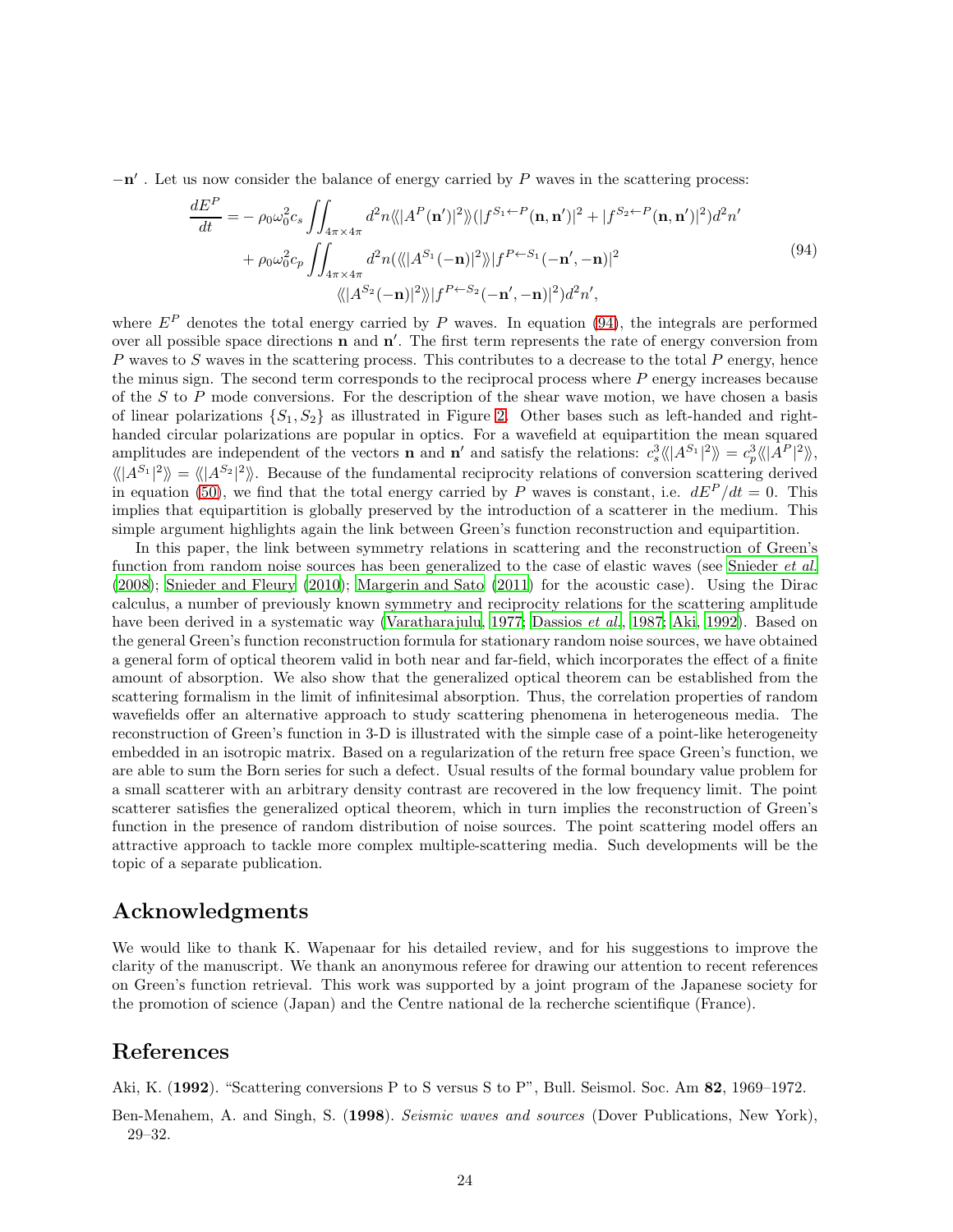- <span id="page-24-2"></span>Brenguier, F., Campillo, M., Hadziioannou, C., Shapiro, N. M., Nadeau, R. M., and Larose, E. (2008a). "Postseismic Relaxation Along the San Andreas Fault at Parkfield from Continuous Seismological Observations", Science 321, 1478–1481.
- <span id="page-24-3"></span>Brenguier, F., Shapiro, N. M., Campillo, M., Ferrazzini, V., Duputel, Z., Coutant, O., and Nercessian, A. (2008b). "Towards forecasting volcanic eruptions using seismic noise", Nature Geoscience 1, 126–130.
- <span id="page-24-8"></span>Budreck, D. and Rose, J. (1991). "Elastodynamic completeness relations for scattered wavefields", SIAM Journal on Applied Mathematics 1568–1584.
- <span id="page-24-14"></span>Budreck, D. and Rose, J. (1992). "A Newton-Marchenko equation and generalized optical theorem for elastodynamics", J. Math. Phys. 33, 2903–2915.
- <span id="page-24-11"></span>Dassios, G., Kiriaki, K., and Polyzos, D. (1987). "On the scattering amplitudes for elastic waves", Zeitschrift für Angewandte Mathematik und Physik (ZAMP) 38, 856–873.
- <span id="page-24-17"></span>de Vries, P., van Coevorden, D., and Lagendijk, A. (1998). "Point scatterers for classical waves", Rev. Mod. Phys. 70, 447–466.
- <span id="page-24-19"></span>Derode, A., Larose, E., Tanter, M., de Rosny, J., Tourin, A., Campillo, M., and Fink, M. (2003). "Recovering the Greens function from field-field correlations in an open scattering medium (L)", J. Acous. Soc. Am. 113, 2973–2976.
- <span id="page-24-10"></span>Economou, E. N. (2006). Green's Functions in Quantum Physics (Springer, Berlin), 477 p.
- <span id="page-24-18"></span>Korneev, V. and Johnson, L. (1993). "Scattering of elastic waves by a spherical inclusion II. Limitations of asymptotic solutions", Geophys. J. Int. 115, 251–263.
- <span id="page-24-5"></span>Lu, L., Ding, Z., Zeng, R., and He, Z. (2011). "Retrieval of Green's function and generalized optical theorem for the scattering of complete dyadic fields", J. Acoust. Soc. Am. 129, 1935–1944.
- <span id="page-24-6"></span>Margerin, L. and Sato, H. (2011). "Reconstruction of multiply-scattered arrivals from the crosscorrelation of waves excited by random noise sources in a heterogeneous dissipative medium", Wave Motion 48, 146–160.
- <span id="page-24-7"></span>Messiah, A. (1999). Quantum mechanics (2 volumes bound as one) (Dover, New York), 549–551.
- <span id="page-24-13"></span>Newton, R. (2002). Scattering theory of waves and particles (Dover Publications, New York) 745 p.
- <span id="page-24-12"></span>Peierls, S. (1979). Surprises in theoretical physics (Princeton University Press, Princeton), 127–132.
- <span id="page-24-0"></span>Poupinet, G., Ellsworth, W., and Frechet, J. (1984). "Monitoring velocity variations in the crust using earthquake doublets: an application to the Calaveras fault, California", J. geophys. Res 89, 5719–5731.
- <span id="page-24-1"></span>Poupinet, G., Got, J.-L., and Brenguier, F. (2008). Earth Heterogeneity and Scattering Effects on Seismic Waves , volume 50 of Advances in Geophysics, chapter Monitoring temporal variations of physical properties in the crust by cross-correlating the waveforms of seismic doublets, 374–399 (Academic Press, New York).
- <span id="page-24-4"></span>Ramirez, A. and Weglein, A. (2009). "Green's theorem as a comprehensive framework for data reconstruction, regularization, wavefield separation, seismic interferometry, and wavelet estimation: A tutorial", Geophysics 74, W35–W62.
- <span id="page-24-16"></span>Ramm, A. (1986). Scattering by obstacles (Kluwer Academic Publishers, Dordrecht, Holland), 444 p.
- <span id="page-24-15"></span>Reed, M. and Simon, B. (1979). Methods of modern mathematical physics, III. Scattering theory (Academic Press, New York), 462 p.
- <span id="page-24-9"></span>Richtmyer, R. (1978). Principles of advanced mathematical physics (Springer Verlag, New York), 422 p.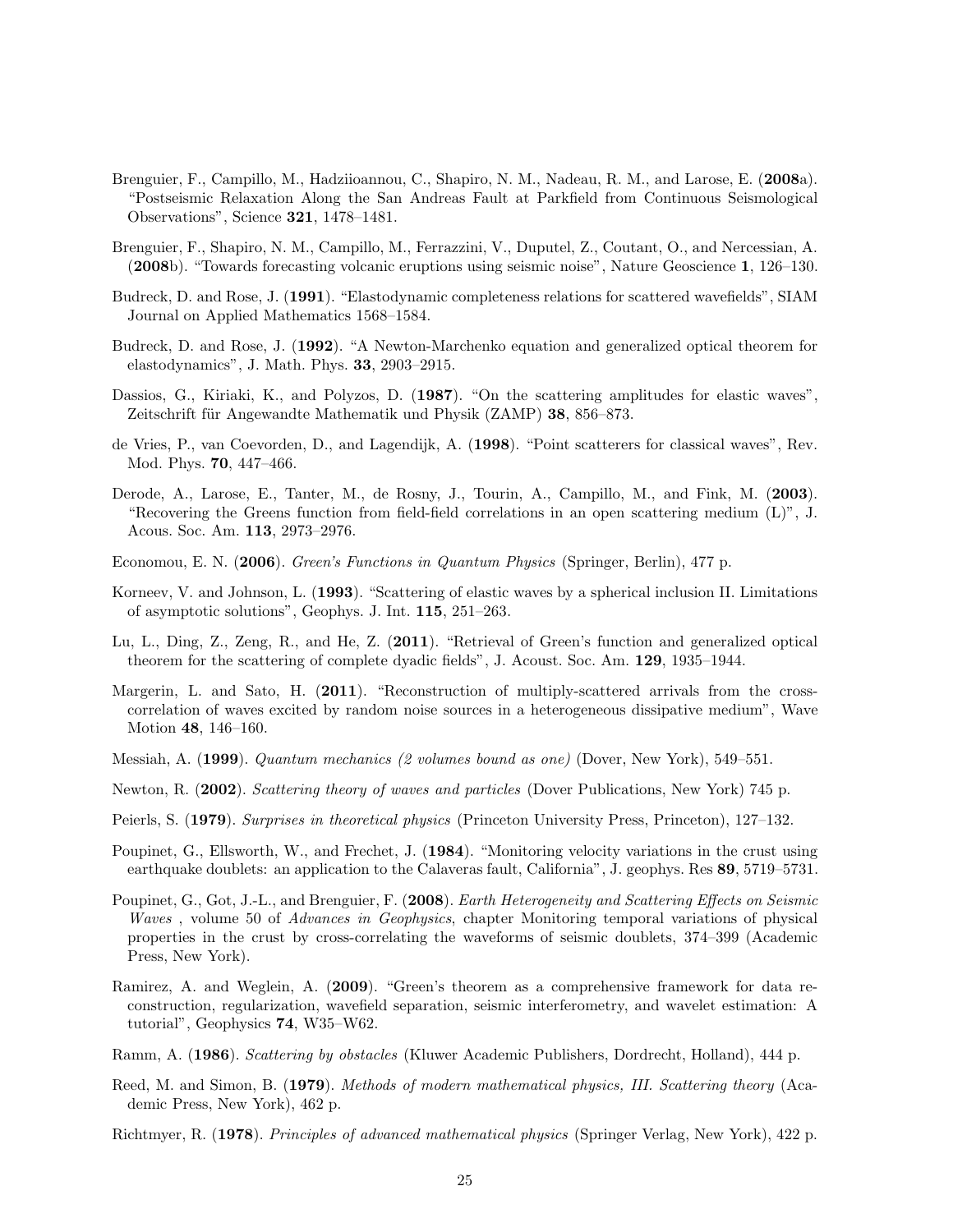- <span id="page-25-16"></span>Rytov, S., Kravtsov, Y. A., and Tatarskii, V. (1989). Principles of statistical radiophysics 3: Elements of random fields (Springer Verlag, Berlin), 239 p.
- <span id="page-25-10"></span>Sánchez-Sesma, F., Pérez-Ruiz, J., Campillo, M., and Luzón, F. (2006). "Elastodynamic 2D Green function retrieval from cross-correlation: Canonical inclusion problem", Geophys. Res. Lett. 33, L13305.
- <span id="page-25-9"></span>Sánchez-Sesma, F. J. and Campillo, M. (2006). " Retrieval of the Green's Function from Cross Correlation: The Canonical Elastic Problem", Bull. Seism. Soc. Am. 96, 1182–1191.
- <span id="page-25-11"></span>Sato, H. (2009). "Retrieval of Green's function having coda from the cross-correlation function in a scattering medium illuminated by surrounding noise sources on the basis of the first order Born approximation", Geophys. J. Int. 179, 408–412.
- <span id="page-25-12"></span>Sato, H. (2010). "Retrieval of Green's function having coda waves from the cross-correlation function in a scattering medium illuminated by a randomly homogeneous distribution of noise sources on the basis of the first-order Born approximation", Geophys. J. Int. 180, 759–764.
- <span id="page-25-2"></span>Sens-Schönfelder, C. and Wegler, U. (2006). "Passive image interferometry and seasonal variations of seismic velocities at Merapi Volcano, Indonesia", Geophys. Res. Lett. 33, L21302.
- <span id="page-25-3"></span>Shapiro, B. (2011). "Green function correlations across physics subfields", Physics Today 64, 11.
- <span id="page-25-15"></span>Snieder, R. and Fleury, C. (2010). "Cancellation of spurious arrivals in Green's function retrieval of multiple scattered waves", J. Acoust. Soc. Am. 128, 1598–1605.
- <span id="page-25-0"></span>Snieder, R., Grêt, A., Douma, H., and Scales, J. (2002). "Coda wave interferometry for estimating nonlinear behavior in seismic velocity", Science 295, 2253.
- <span id="page-25-1"></span>Snieder, R. and Page, J. (2007). "Multiple scattering in evolving media", Physics Today 60, 49-55.
- <span id="page-25-14"></span>Snieder, R., Sánchez-Sesma, F. J., and Wapenaar, K. (2009). "Field Fluctuations, Imaging with Backscattered Waves, a Generalized Energy Theorem, and the Optical Theorem", SIAM J. Imaging Sciences 2, 763–776.
- <span id="page-25-13"></span>Snieder, R., van Wijk, K., Haney, M., and Calvert, R. (2008). "Cancellation of spurious arrivals in Green's function extraction and the generalized optical theorem", Phys. Rev. E 78, 036606.
- <span id="page-25-5"></span>Snieder, R., Wapenaar, K., and Wegler, U. (2007). "Unified Green's function retrieval by crosscorrelation; connection with energy principles", Phys. Rev. E 75, 36103.
- <span id="page-25-18"></span>van Rossum, M. and Nieuwenhuizen, T. (1999). "Multiple scattering of classical waves: microscopy, mesoscopy, and diffusion", Rev. Mod. Phys. 71, 313–371.
- <span id="page-25-17"></span>Varatharajulu, V. (1977). "Reciprocity relations and forward amplitude theorems for elastic waves", J. Math. Phys. 18, 537–543.
- <span id="page-25-8"></span>Wapenaar, K. (2004). "Retrieving the elastodynamic Green's function of an arbitrary inhomogeneous medium by cross correlation", Phys. Rev. Lett. 93, 254301.
- <span id="page-25-6"></span>Wapenaar, K. (2006). "Nonreciprocal Green's function retrieval by cross correlation", J. Acoust. Soc. Am. 120, EL7–EL13.
- <span id="page-25-7"></span>Wapenaar, K. and Fokkema, J. (2006). "Green's function representations for seismic interferometry", Geophysics 71, SI33–SI46.
- <span id="page-25-4"></span>Wapenaar, K., Slob, E., and Snieder, R. (2006). "Unified Green's function retrieval by cross correlation", Phys. Rev. Lett. 97, 234301.